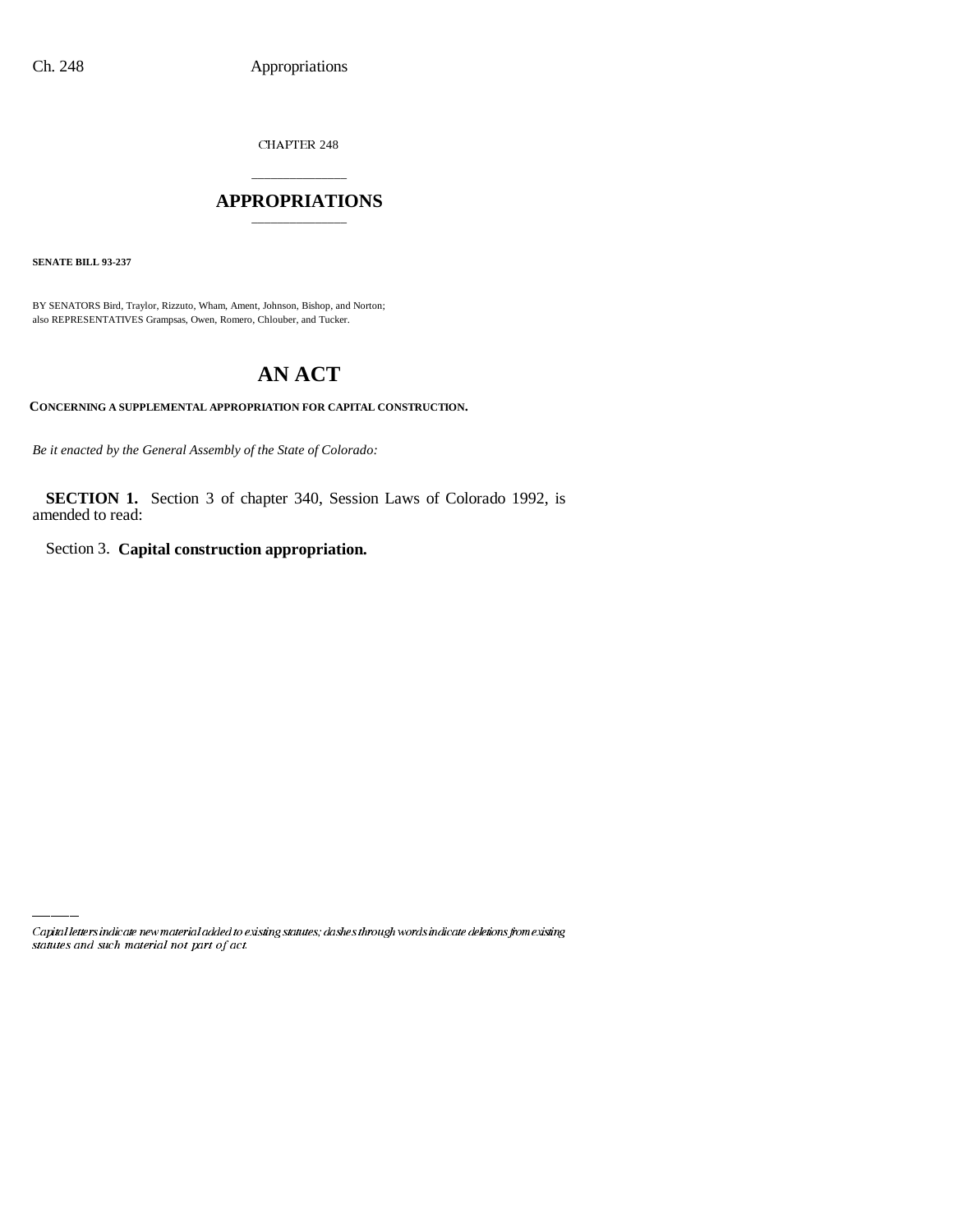|                   |              | <b>APPROPRIATION FROM</b> |              |                |  |  |
|-------------------|--------------|---------------------------|--------------|----------------|--|--|
| <b>ITEM &amp;</b> | <b>TOTAL</b> | <b>CAPITOL</b>            | CASH         | <b>FEDERAL</b> |  |  |
| <b>SUBTOT</b>     |              | <b>CONSTRUCT</b>          | <b>FUNDS</b> | <b>FUNDS</b>   |  |  |
| AL.               |              | <b>ION FUND</b>           |              |                |  |  |
|                   |              |                           |              |                |  |  |

### **PART I DEPARTMENT OF ADMINISTRATION**

| (1) PAYMENT FOR COLORADO<br><b>CONVENTION CENTER</b>                                         |           | 6,000,000 | 6,000,000 |                        |
|----------------------------------------------------------------------------------------------|-----------|-----------|-----------|------------------------|
| (2) LEASE PURCHASE OF AURARIA<br><b>HIGHER EDUCATION CENTER</b><br><b>CLASSROOM BUILDING</b> |           | 2,769,628 | 2,769,628 |                        |
| (3) LEASE PURCHASE OF CORRECTIONAL<br><b>FACILITIES/1988 ISSUE</b>                           |           | 5,634,082 | 5,634,082 |                        |
| (4) LEASE PURCHASE OF CORRECTIONAL<br><b>FACILITIES/1989 ISSUE</b>                           |           | 4,283,048 | 4,283,048 |                        |
| (5) LEASE PURCHASE OF CORRECTIONAL<br><b>FACILITIES/1990 ISSUE</b>                           |           | 4,348,193 | 4,348,193 |                        |
| (6) CONTROLLED MAINTENANCE<br><b>EMERGENCY FUND</b>                                          |           | 500,000   | 500,000   |                        |
| (7) SPECIFIC MAINTENANCE<br><b>PROJECTS</b>                                                  |           |           |           |                        |
| Capitol Building                                                                             |           |           |           |                        |
| Life Safety                                                                                  |           |           |           |                        |
| SAFETY - CC                                                                                  | 799,760   |           | 799,760   |                        |
|                                                                                              | 1,499,760 |           | 1,499,760 |                        |
| Telecommunications Microwave                                                                 |           |           |           |                        |
| Equipment Replacement                                                                        |           |           |           |                        |
| REPLACEMENT - CC                                                                             | 1,587,053 |           | 333,281   | 1,253,772 <sup>a</sup> |
| Centennial Building                                                                          |           |           |           |                        |
| <b>Storm Drainage</b>                                                                        | 12,730    |           | 12,730    |                        |
| Replace Hazardous Electrical<br>Service at GGCC/Phase H                                      |           |           |           |                        |
| <b>SERVICE AND</b>                                                                           |           |           |           |                        |
| MECHANICAL                                                                                   |           |           |           |                        |
| <b>SYSTEMS AT GGCC</b>                                                                       | 219,000   |           | 219,000   |                        |
|                                                                                              | 819,000   |           |           | $600,000$ $\circ$      |
| Replace Roof, North Campus                                                                   |           |           |           |                        |
| Central Services, Capital                                                                    |           |           |           |                        |
| Complex Division                                                                             | 170,853   |           | 170,853   |                        |
| LIGHTING AT STAIR                                                                            |           |           |           |                        |
| ENTRIES,                                                                                     |           |           |           |                        |
| <b>STATE CAPITOL</b>                                                                         | 60,000    |           |           | $60,000$ <sup>d</sup>  |
| <b>BUILDING</b>                                                                              |           |           |           |                        |
| <b>EAST SIDE LAWN</b>                                                                        |           |           |           |                        |
| LIGHTING,                                                                                    |           |           |           |                        |
| <b>STATE CAPITOL</b>                                                                         | 75,000    |           |           | 75,000 d               |
| <b>BUILDING</b>                                                                              |           |           |           |                        |
| Repair/Replace Electrical                                                                    |           |           |           |                        |
| Wiring and Exit Signs,                                                                       |           |           |           |                        |
| Centennial Building                                                                          | 26,857    |           | 26,857    |                        |
| Remove/Replace Underground<br><b>Fuel Storage Tanks Remote</b>                               |           |           |           |                        |
|                                                                                              |           |           |           |                        |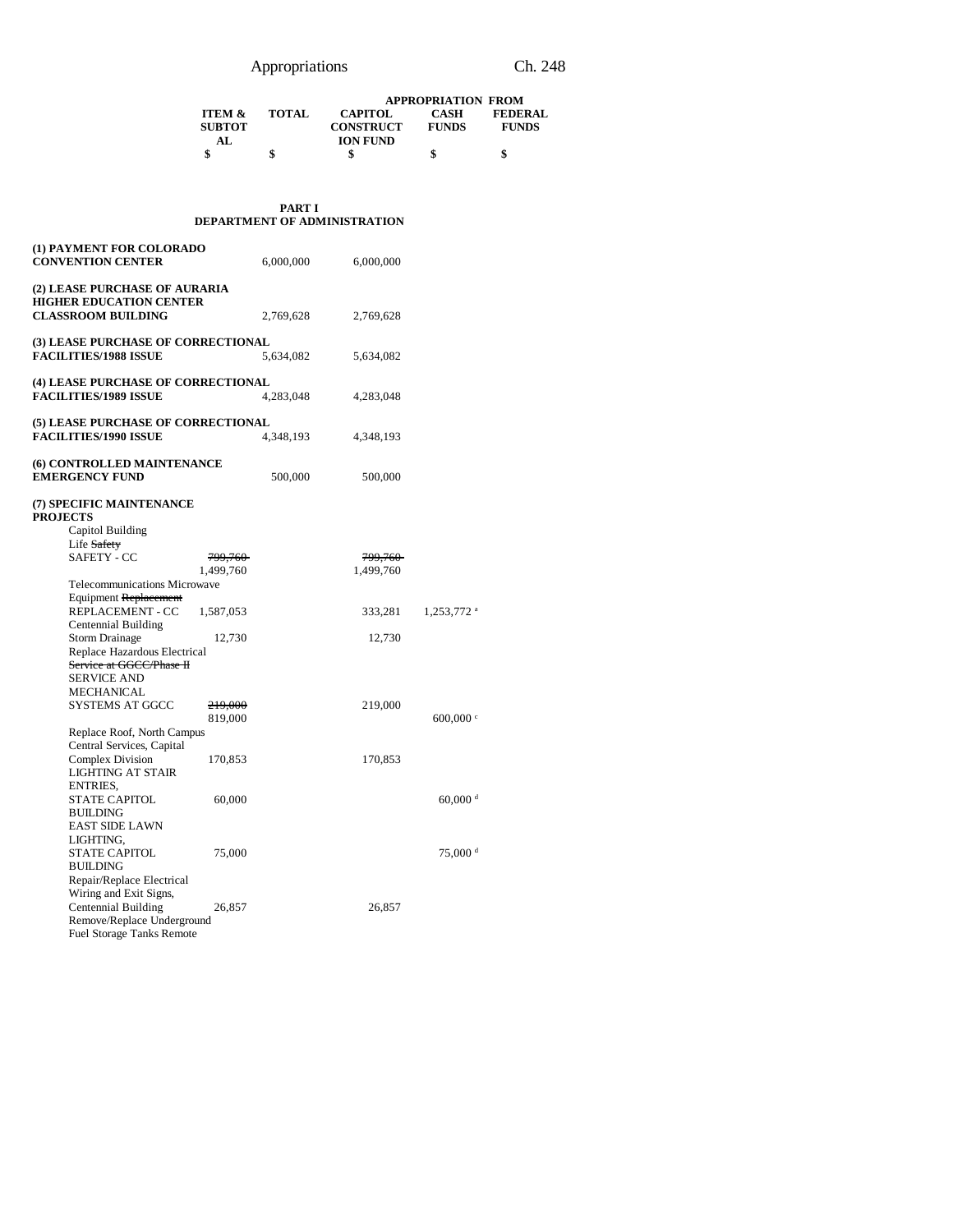|                                                                                                     |                               |                                   |                                                       | <b>APPROPRIATION FROM</b>   |                                |
|-----------------------------------------------------------------------------------------------------|-------------------------------|-----------------------------------|-------------------------------------------------------|-----------------------------|--------------------------------|
|                                                                                                     | ITEM &<br><b>SUBTOT</b><br>AL | <b>TOTAL</b>                      | <b>CAPITOL</b><br><b>CONSTRUCT</b><br><b>ION FUND</b> | <b>CASH</b><br><b>FUNDS</b> | <b>FEDERAL</b><br><b>FUNDS</b> |
|                                                                                                     | \$                            | \$                                | \$                                                    | \$                          | \$                             |
| Sites, Telecommunications<br>Replace Defective Pneumatic<br>Controls, Social Services<br>Building-  | 74,800                        |                                   | 74,800                                                |                             |                                |
| Available June 1, 1993<br>Repair/Replace Hazardous                                                  | 33.000                        |                                   | 33,000                                                |                             |                                |
| Domestic Water Systems, Power                                                                       |                               |                                   |                                                       |                             |                                |
| Plant, Capitol Complex -<br>Available June 1, 1993<br>Elevator Upgrade, State<br>Capitol Building - | 80,956                        |                                   | 80,956                                                |                             |                                |
| Available June 1, 1993                                                                              | 31,800                        |                                   | 31,800                                                |                             |                                |
|                                                                                                     | 279,275                       |                                   | 279,275                                               |                             |                                |
| <b>Upgrade Communications</b><br>Controller                                                         |                               |                                   |                                                       |                             |                                |
| CONTROLLER - CC                                                                                     | 150,000                       | <del>3.186.809</del><br>4,836,284 |                                                       | 150,000 b                   |                                |

<sup>a</sup> Of this amount, \$238,058 shall be from the Division of Telecommunications Network Revolving Fund, and \$1,015,714 shall be from the Highway Users Tax Fund.

b This amount shall be from user fees.

**CHIS AMOUNT SHALL BE FROM USER CHARGES RECEIVED FROM VARIOUS STATE AGENCIES** FOR GGCC SERVICES.

d THESE AMOUNTS SHALL BE FROM GIFTS, GRANTS, OR DONATIONS.

| <b>TOTALS PART I</b> |              |                         |                          |
|----------------------|--------------|-------------------------|--------------------------|
| (ADMINISTRATION)     | \$26,721,760 | <del>\$25.317.988</del> | <del>\$1.403.772</del> * |
|                      | \$28,371,235 | \$26,232,463            | \$2,138,772              |

<sup>a</sup> Of this amount, \$1,015,714 is from the Highway Users Tax Fund subject to Section 43-4-201(3)(a), C.R.S.

## **PART II DEPARTMENT OF AGRICULTURE**

|                                                              | (1) BIOCHEMISTRY BUILDING              |                      |           |             |                        |  |  |
|--------------------------------------------------------------|----------------------------------------|----------------------|-----------|-------------|------------------------|--|--|
|                                                              | Specific Maintenance Project           |                      |           |             |                        |  |  |
|                                                              | Replace Window Glazing                 |                      | 15,500    | 15,500      |                        |  |  |
|                                                              | (2) STATE FAIR AUTHORITY               |                      |           |             |                        |  |  |
|                                                              | New Arena - Available                  |                      |           |             |                        |  |  |
|                                                              | June 1, 1993                           | <del>4.260.444</del> |           | 1.260.444   | 3.000.000 °            |  |  |
|                                                              |                                        | 6.050.000            |           |             | 4.789.556 <sup>a</sup> |  |  |
|                                                              | Architectural and                      |                      |           |             |                        |  |  |
|                                                              | <b>Engineering Costs</b>               |                      |           |             |                        |  |  |
|                                                              | for State Fair Arena                   | 225.056              |           | 225,056     |                        |  |  |
|                                                              |                                        | 450,000              |           |             | 224.944 <sup>a</sup>   |  |  |
|                                                              |                                        |                      | 4.485.500 |             |                        |  |  |
| <sup>a</sup> This amount shall be from grants and donations. |                                        |                      |           |             |                        |  |  |
|                                                              | <b>TOTALS PART II</b><br>(AGRICULTURE) |                      |           | \$1,501,000 |                        |  |  |

 $$6,515,500$  \$5,014,500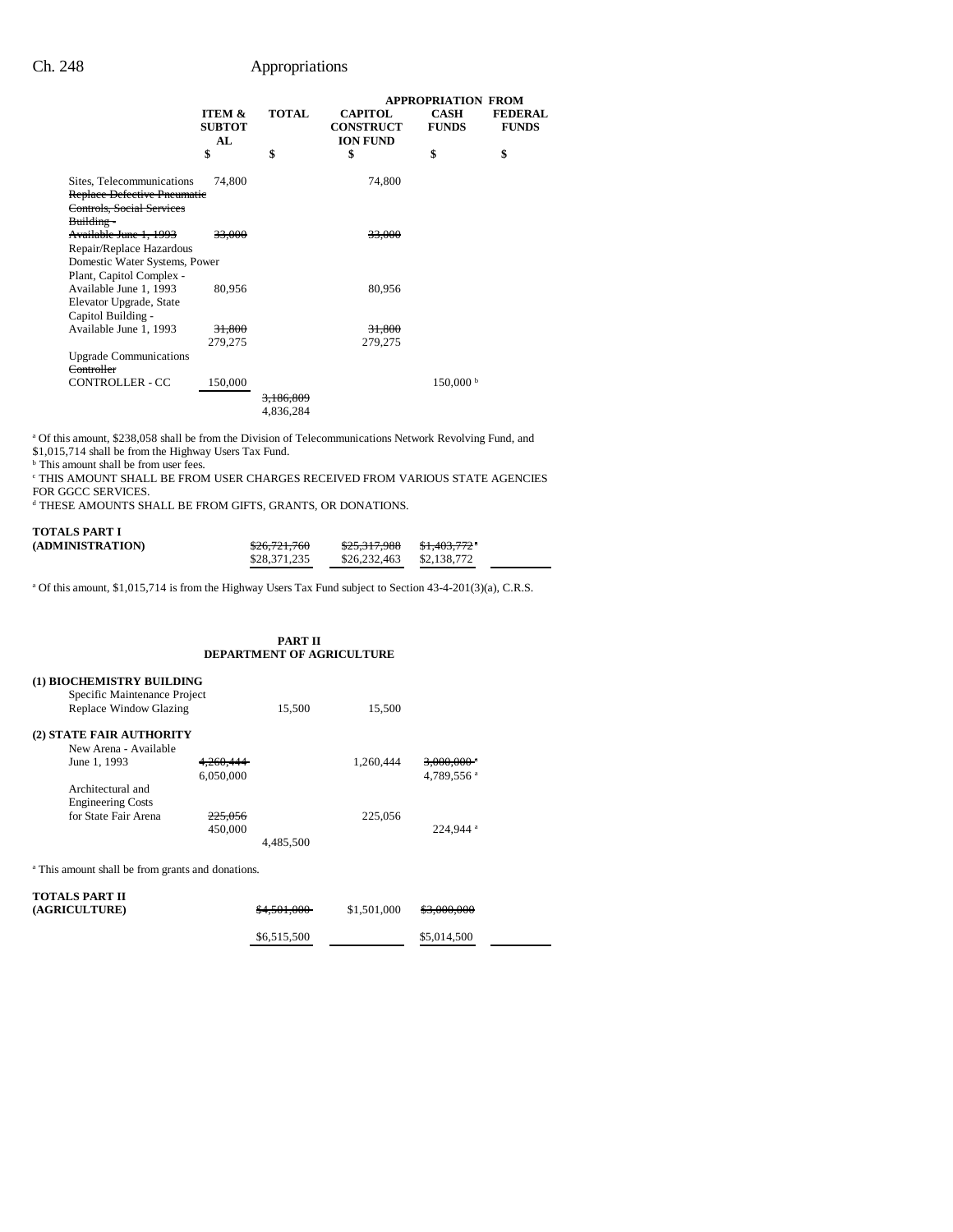|                                                    | ITEM &<br><b>SUBTOT</b><br>AL | <b>TOTAL</b>           | <b>CAPITOL</b><br><b>CONSTRUCT</b><br><b>ION FUND</b> | <b>APPROPRIATION FROM</b><br><b>CASH</b><br><b>FUNDS</b> | <b>FEDERAL</b><br><b>FUNDS</b> |
|----------------------------------------------------|-------------------------------|------------------------|-------------------------------------------------------|----------------------------------------------------------|--------------------------------|
|                                                    | \$                            | \$                     | \$                                                    | \$                                                       | \$                             |
|                                                    |                               | <b>PART III</b>        |                                                       |                                                          |                                |
|                                                    |                               |                        | DEPARTMENT OF CORRECTIONS                             |                                                          |                                |
| (1) SHADOW MOUNTAIN FACILITY                       |                               |                        |                                                       |                                                          |                                |
| Replace Potable Water,                             |                               |                        |                                                       |                                                          |                                |
| Hydronic Distribution                              |                               |                        |                                                       |                                                          |                                |
| System - Available<br>June 1, <del>1993</del>      |                               |                        |                                                       |                                                          |                                |
| 1993 - CM                                          |                               | 530,000                | 530,000                                               |                                                          |                                |
|                                                    |                               |                        |                                                       |                                                          |                                |
| (2) CENTENNIAL CORRECTIONAL FACILITY<br>Structural |                               |                        |                                                       |                                                          |                                |
| Investigation                                      |                               |                        |                                                       |                                                          |                                |
| <b>INVESTIGATION - CM</b>                          | 39,500                        |                        |                                                       |                                                          |                                |
|                                                    |                               | 39,500                 | 39,500                                                |                                                          |                                |
| Replace Leaking, Deteriorated                      |                               |                        |                                                       |                                                          |                                |
| <b>Hydronic Heating Systems -</b>                  |                               |                        |                                                       |                                                          |                                |
| Available                                          |                               |                        |                                                       |                                                          |                                |
| <del>June 1, 1993</del>                            | 50,100                        |                        |                                                       |                                                          |                                |
|                                                    |                               | 89,600                 | 89,600                                                |                                                          |                                |
| (3) SPECIFIC MAINTENANCE PROJECT                   |                               |                        |                                                       |                                                          |                                |
| Fremont Correctional                               |                               |                        |                                                       |                                                          |                                |
| Facility, Repair/Replace                           |                               |                        |                                                       |                                                          |                                |
| Roofing                                            | 40,000                        |                        |                                                       |                                                          |                                |
| Replace Mechanical Systems,                        |                               |                        |                                                       |                                                          |                                |
| Phase II - Available                               |                               |                        |                                                       |                                                          |                                |
| June 1, 1993                                       | 98,000                        |                        |                                                       |                                                          |                                |
|                                                    |                               | 138,000                | 138,000                                               |                                                          |                                |
| TOTALS PART III                                    |                               |                        |                                                       |                                                          |                                |
| (CORRECTIONS)                                      |                               | <del>\$757,600</del>   | \$757,600                                             |                                                          |                                |
|                                                    |                               | \$707,500              | \$707,500                                             |                                                          |                                |
|                                                    |                               |                        |                                                       |                                                          |                                |
|                                                    |                               | <b>PART IV</b>         | DEPARTMENT OF EDUCATION                               |                                                          |                                |
| <b>SCHOOL FOR THE DEAF AND THE BLIND</b>           |                               |                        |                                                       |                                                          |                                |
| Specific Maintenance Project                       |                               |                        |                                                       |                                                          |                                |
| Replace Roof, Student Health                       |                               |                        |                                                       |                                                          |                                |
| Center                                             |                               | 37,783                 | 37,783                                                |                                                          |                                |
|                                                    |                               |                        |                                                       |                                                          |                                |
| TOTALS PART IV                                     |                               |                        |                                                       |                                                          |                                |
| (EDUCATION)                                        |                               | \$37,783               | \$37,783                                              |                                                          |                                |
|                                                    |                               |                        |                                                       |                                                          |                                |
|                                                    |                               | PART IV.5              |                                                       |                                                          |                                |
|                                                    |                               | OFFICE OF THE GOVERNOR |                                                       |                                                          |                                |

**OFFICE OF STATE PLANNING AND BUDGETING** IMPLEMENTATION OF THE AMERICANS WITH<br>DISABILITIES ACT (ADA)<sup>2</sup>  $16,576,942$  11,455,244 5,121,698 a

a THIS AMOUNT SHALL BE FROM VARIOUS SOURCES OF CASH FUNDS.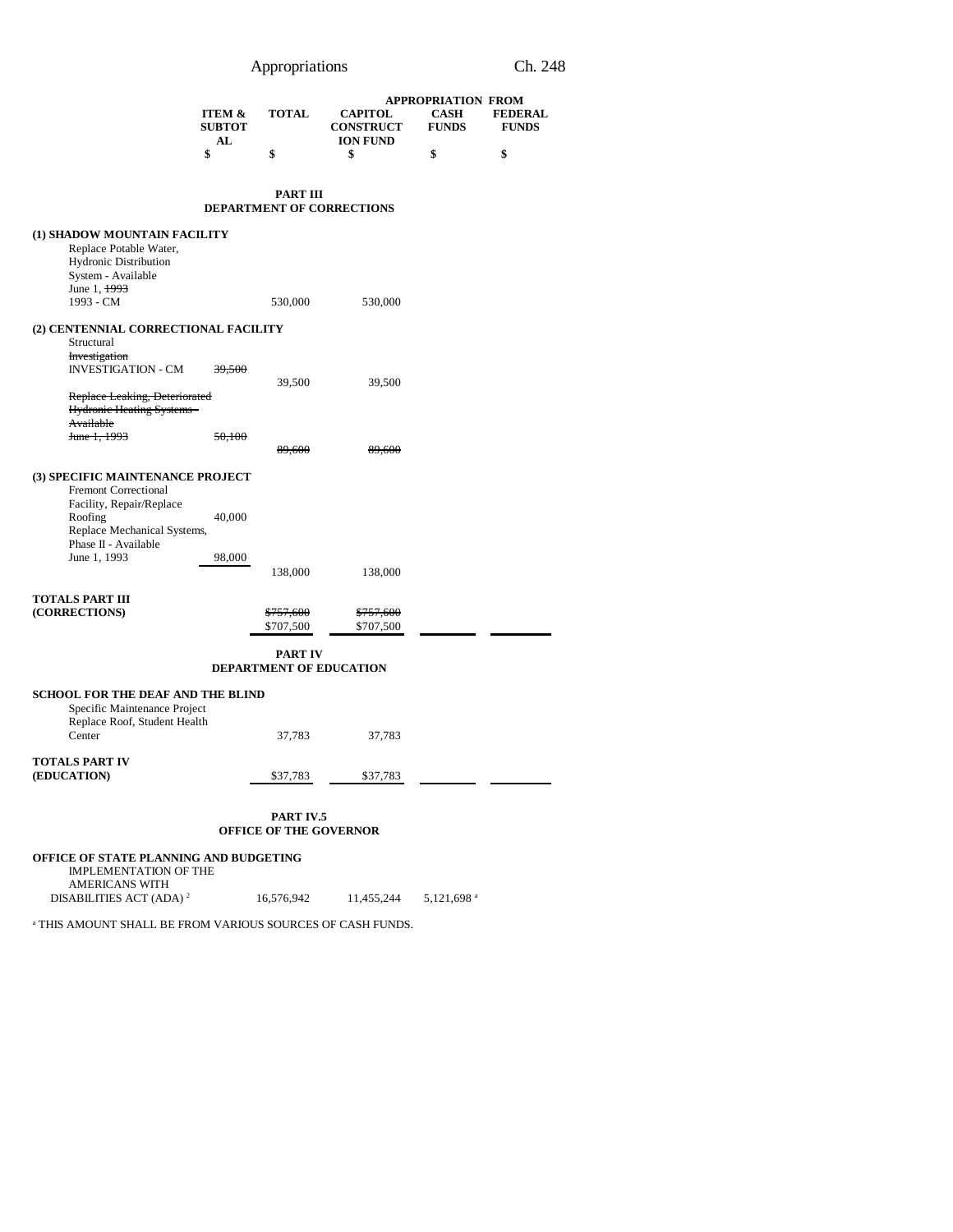| Ch. 248                 |                                          | Appropriations |                                                       |                                                          |                           |
|-------------------------|------------------------------------------|----------------|-------------------------------------------------------|----------------------------------------------------------|---------------------------|
|                         | <b>ITEM &amp;</b><br><b>SUBTOT</b><br>AL | <b>TOTAL</b>   | <b>CAPITOL</b><br><b>CONSTRUCT</b><br><b>ION FUND</b> | <b>APPROPRIATION FROM</b><br><b>CASH</b><br><b>FUNDS</b> | <b>FEDE</b><br><b>FUN</b> |
|                         | \$                                       | \$             | \$                                                    |                                                          | \$                        |
| <b>TOTAL SPART IV 5</b> |                                          |                |                                                       |                                                          |                           |

**FEDERAL FUNDS**

**TOTALS PART IV.5 (GOVERNOR)** \$16,576,942 \$11,455,244 \$5,121,698

### **PART V DEPARTMENT OF HEALTH**

| (1) URANIUM MILL TAILINGS<br><b>REMEDIAL</b><br><b>ACTION PROGRAM SITE</b>                                                     |           |             |           |                          |            |
|--------------------------------------------------------------------------------------------------------------------------------|-----------|-------------|-----------|--------------------------|------------|
| $CLEAN-UP1$                                                                                                                    |           | 89,500,000  |           | $8,750,000$ <sup>a</sup> | 80,750,000 |
|                                                                                                                                |           | 101,200,793 |           | $10,150,000^{\text{ a}}$ | 91,050,793 |
| <sup>a</sup> This amount shall be from the Uranium Mill Tailings Remedial Action Program Fund.                                 |           |             |           |                          |            |
| (2) SUPERFUND SITE<br><b>CLEAN-UP</b>                                                                                          |           | 10,000,000  |           | $1,000,000$ <sup>a</sup> | 9,000,000  |
| <sup>a</sup> This amount shall be from the Hazardous Substance Response Fund.                                                  |           |             |           |                          |            |
| (3) UNDERGROUND STORAGE TANK<br><b>CORRECTIVE ACTION PROGRAM</b>                                                               |           | 7,666,700   |           | $7,066,700$ <sup>a</sup> | 600,000    |
| <sup>a</sup> This amount shall be from the Underground Storage Tank Fund established pursuant to Section 8-20-206.5,<br>C.R.S. |           |             |           |                          |            |
| (4) SMALL COMMUNITY WASTEWATER TREATMENT FACILITIES                                                                            |           |             |           |                          |            |
| Equipment Replacement -<br>Available June 1, 1993                                                                              |           | 2,000,000   | 2,000,000 |                          |            |
| (5) SPECIFIC MAINTENANCE PROJECTS<br><b>Radiation Counting</b>                                                                 |           |             |           |                          |            |
| Equipment Replacement<br>REPLACEMENT - CC<br>Replace Chromatograph                                                             | 115,960   |             | 115,960   |                          |            |
| Mass Spectrometer<br>SPECTROMETER - CC<br>Gel Permeation                                                                       | 225,000   |             | 225,000   |                          |            |
| Chromatograph Laboratory<br>Equipment                                                                                          |           |             |           |                          |            |
| <b>EQUIPMENT - CC</b><br>High Performance Liquid                                                                               | 55,000    |             | 33,000    | $22,000$ <sup>a</sup>    |            |
| Chromatograph for Pesticides<br>and Other Compounds                                                                            |           |             |           |                          |            |
| COMPOUNDS - CC<br><b>Laboratory Renovation</b>                                                                                 | 70,000    |             | 70,000    |                          |            |
| and Expansion - Available<br><del>June 1, 1993</del>                                                                           | 1,045,164 |             | 1,045,164 |                          |            |
| Gas Chromatograph for<br>Safe Drinking Water                                                                                   |           |             |           |                          |            |
| <b>Testing</b><br>TESTING - CC                                                                                                 | 75,000    |             |           | 75,000 <sup>a</sup>      |            |
| STEAM BOILER AND<br><b>COOLING TOWER - CM</b>                                                                                  | 46,500    |             | 46,500    |                          |            |
| <b>ELEVATOR REPAIR -</b><br>CМ                                                                                                 | 152,000   |             | 152,000   |                          |            |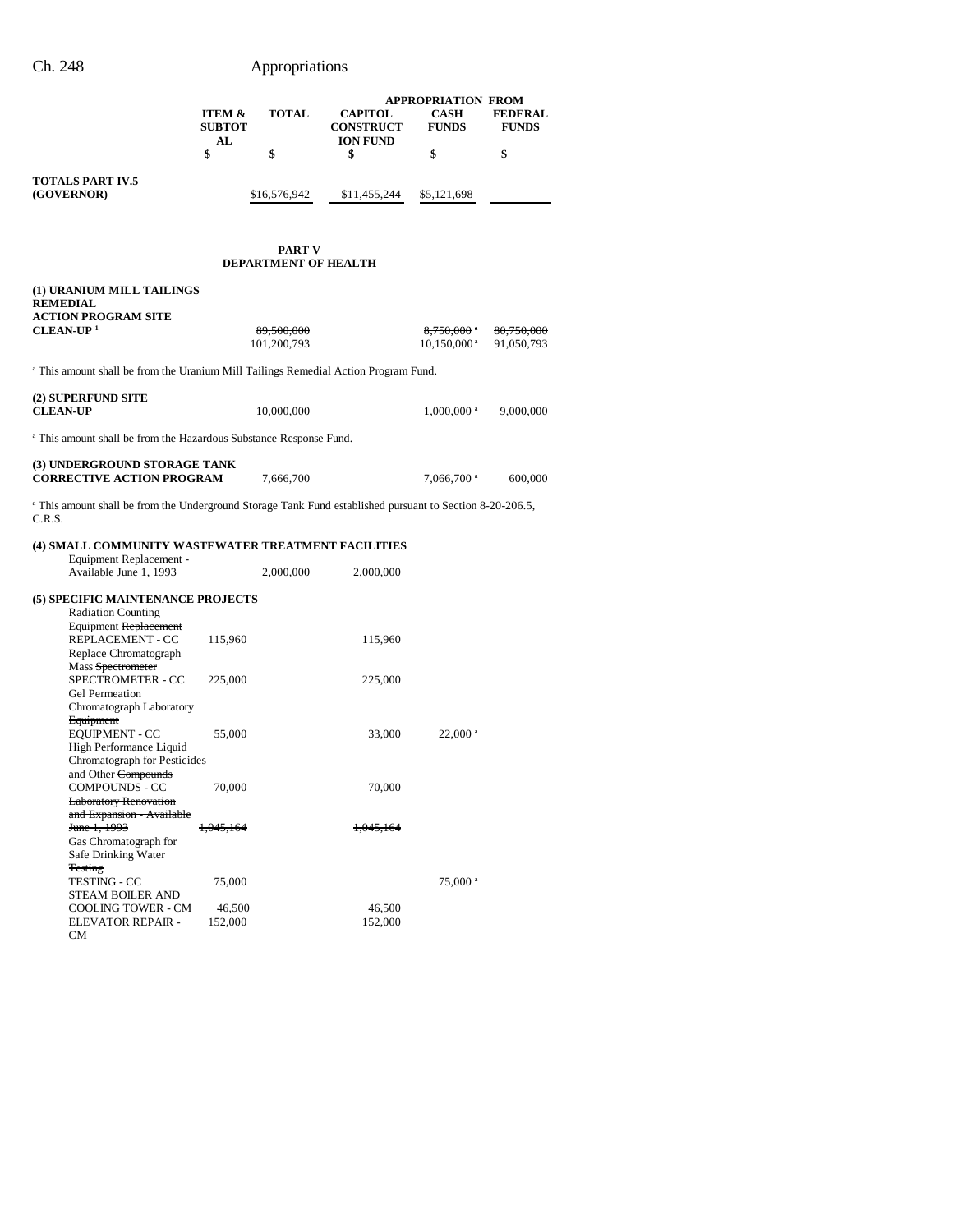| Appropriations | Ch. 248 |
|----------------|---------|
|----------------|---------|

|                                                                                                                                                                                                                                                                                                                         | ITEM &<br><b>SUBTOT</b><br>AL<br>\$    | TOTAL<br>\$                                       | <b>CAPITOL</b><br><b>CONSTRUCT</b><br><b>ION FUND</b><br>\$ | <b>APPROPRIATION FROM</b><br><b>CASH</b><br><b>FUNDS</b><br>\$ | <b>FEDERAL</b><br><b>FUNDS</b><br>\$         |
|-------------------------------------------------------------------------------------------------------------------------------------------------------------------------------------------------------------------------------------------------------------------------------------------------------------------------|----------------------------------------|---------------------------------------------------|-------------------------------------------------------------|----------------------------------------------------------------|----------------------------------------------|
| LOWRY AIR FORCE BASE ANALYSES<br>FOR POTENTIAL LAB<br>USE-CC                                                                                                                                                                                                                                                            | 45,000                                 | 1,586,124<br>784,460                              |                                                             | 45,000 $^{\rm b}$                                              |                                              |
| <sup>a</sup> These amounts shall be from fees charged for laboratory services.<br><sup>b</sup> THIS AMOUNT SHALL BE FROM RENTAL RECEIPTS COLLECTED FROM THE HEALTH<br><b>SCIENCES CENTER.</b>                                                                                                                           |                                        |                                                   |                                                             |                                                                |                                              |
| TOTALS PART V<br>(HEALTH)                                                                                                                                                                                                                                                                                               |                                        | <del>\$110,752,82</del><br>4<br>\$121,651,95<br>3 | <del>\$3,489,124</del><br>\$2,642,460                       | <del>\$16,913,70</del><br>$\theta$<br>\$18,358,70<br>0         | <del>\$90,350,000</del><br>\$100,650,79<br>3 |
|                                                                                                                                                                                                                                                                                                                         |                                        | PART VI                                           | <b>DEPARTMENT OF HIGHER EDUCATION</b>                       |                                                                |                                              |
| (1) ADAMS STATE COLLEGE<br>(A) General Campus<br>Retrofit Steam Plant<br>Controls and Valves<br><b>VALVES - CM</b><br>(B) Specific Maintenance Projects<br>Replace Leaking Roof,<br><b>Education Building -</b><br>Available June 1, 1993<br>Replace Swimming Pool<br>Filters and Aggregate -<br>Available June 1, 1993 | 30,000<br>122,541<br>68,000<br>190,541 | 220,541                                           | 30,000<br>190,541                                           |                                                                |                                              |
| (2) MESA STATE COLLEGE<br>Replace Deteriorated<br>Bleachers, Saunders Gym,<br>Phase III                                                                                                                                                                                                                                 |                                        | 129,000                                           | 129,000                                                     |                                                                |                                              |
| (3) WESTERN STATE COLLEGE<br>Specific Maintenance Projects<br>Replace Leaking Roof,<br>Quigley Hall<br>Repair Deteriorated Steam<br>Distribution System,<br>Phase I - Available<br>June 1, 1993<br>Repair/Replace Deteriorated<br>Pool, HVAC - Available<br>June 1, 1993                                                | 156,423<br>190,000<br>48,800           | 395,223                                           | 395,223                                                     |                                                                |                                              |

### **(4) COLORADO STATE UNIVERSITY**

**(A) General Campus**

Professional Veterinary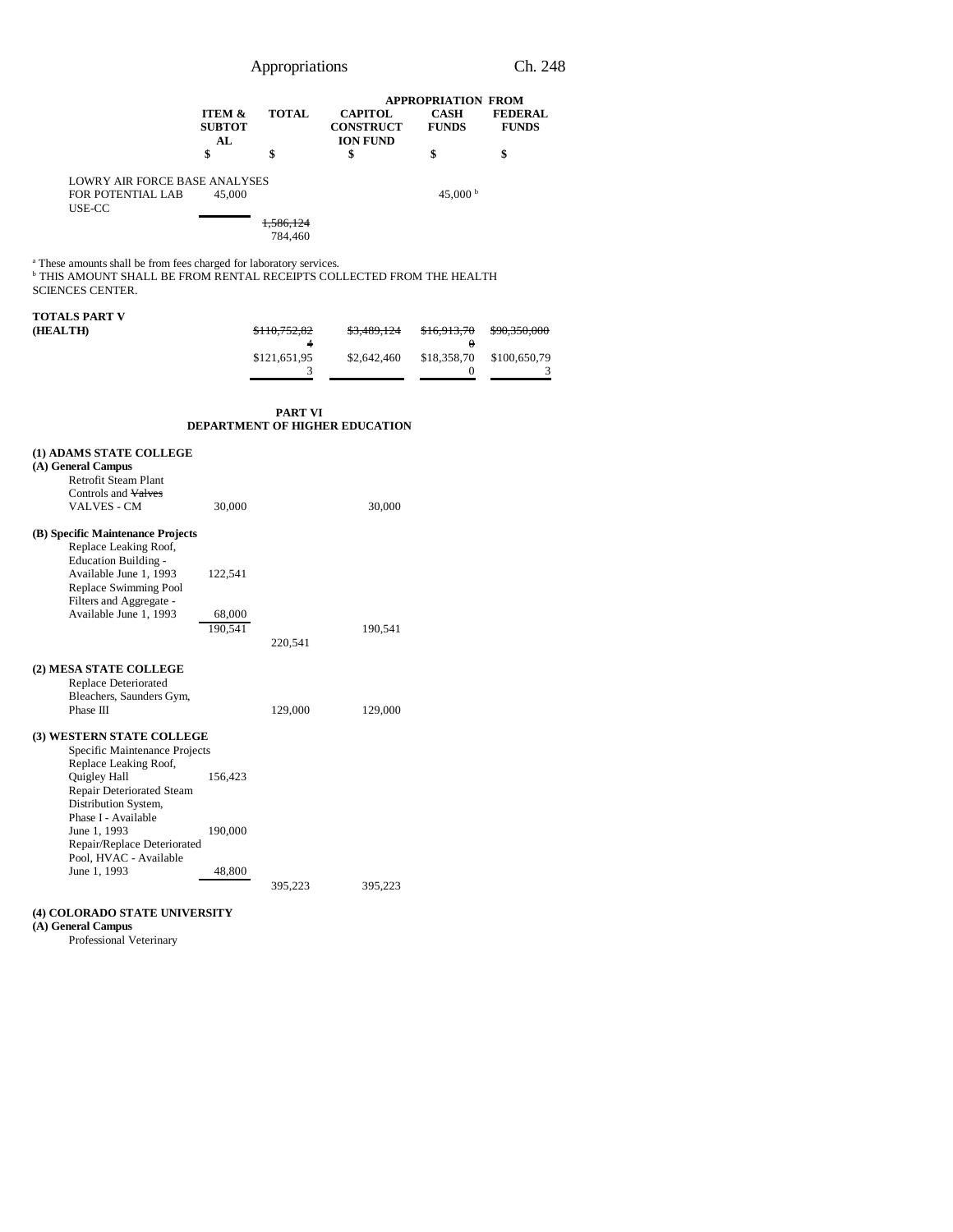|                                      |                                          |              |                                                       | <b>APPROPRIATION FROM</b>   |                                |
|--------------------------------------|------------------------------------------|--------------|-------------------------------------------------------|-----------------------------|--------------------------------|
|                                      | <b>ITEM &amp;</b><br><b>SUBTOT</b><br>AL | <b>TOTAL</b> | <b>CAPITOL</b><br><b>CONSTRUCT</b><br><b>ION FUND</b> | <b>CASH</b><br><b>FUNDS</b> | <b>FEDERAL</b><br><b>FUNDS</b> |
|                                      | \$                                       | \$           | \$                                                    | \$                          | \$                             |
| Medicine, Large Animal               |                                          |              |                                                       |                             |                                |
| Radiology Equipment                  | 477,960                                  |              | 229,400                                               | 248,560 <sup>a</sup>        |                                |
| Utility Service Improvements         |                                          |              |                                                       |                             |                                |
| Phase II - Available                 |                                          |              |                                                       |                             |                                |
| <del>June 1, 1993</del>              | 66,456                                   |              | 66,456                                                |                             |                                |
| Security Lights,                     |                                          |              |                                                       |                             |                                |
| <b>Final Phase</b>                   | 78,790                                   |              | 78,790                                                |                             |                                |
| Auditorium, Gymnasium and            |                                          |              |                                                       |                             |                                |
| Three Dormitories,                   |                                          |              |                                                       |                             |                                |
| Main Campus, Fire                    |                                          |              |                                                       |                             |                                |
| Protection, Final Phase              | 295,708                                  |              | 295.708                                               |                             |                                |
| Natural and Environmental            |                                          |              |                                                       |                             |                                |
| Sciences Building                    | 5,154,502                                |              | 5,154,502                                             |                             |                                |
| Animal Reproduction and              |                                          |              |                                                       |                             |                                |
| <b>Biology Laboratory, Foothills</b> |                                          |              |                                                       |                             |                                |
| Campus, Veterinary                   | 3,280,000                                |              |                                                       | $3,280,000$ b               |                                |
| Medicine                             |                                          |              |                                                       |                             |                                |
| Anatomy-Zoology Building,            |                                          |              |                                                       |                             |                                |
| Third Floor Remodel                  | 644,155                                  |              |                                                       | 644.155 $\degree$           |                                |
|                                      | 9,997,571                                |              |                                                       |                             |                                |
|                                      | 9,931,115                                |              |                                                       |                             |                                |

This amount shall be from Western Interstate Commission for Higher Education facilities user fees.<br><sup>b</sup> This amount shall be from the proceeds of the sale of property, gifts, grants, and donations.<br><sup>c</sup> This amount shall be

## **(B) Specific Maintenance Projects**

| Replace Leaking Roof               |           |            |           |
|------------------------------------|-----------|------------|-----------|
| Condensate Lines                   | 253,100   |            |           |
| Replace Cooling Tower,             |           |            |           |
| Natural Resources Building         | 100,000   |            |           |
| Repair Structural Damage,          |           |            |           |
| Atmospheric Sciences               |           |            |           |
| <b>Building</b>                    | 646,700   |            |           |
|                                    | 30,000    |            |           |
| Replace Electrical Cables          | 200,100   |            |           |
| Replace Deteriorated Architectural |           |            |           |
| Elements, Experiment Station       |           |            |           |
| Phase I - Available                |           |            |           |
| <del>June 1, 1993</del>            | 83.400    |            |           |
| Replace Deteriorated Roofing,      |           |            |           |
| Phase II - Available               |           |            |           |
| June 1, 1993                       | 165,800   |            |           |
|                                    | 416,750   |            |           |
| Replace Deteriorated               |           |            |           |
| Flooring, Phase II -               |           |            |           |
| Available June 1, 1993             | 63,500    |            |           |
| Replace Boilers, Engineering       |           |            |           |
| Research Center - Available        |           |            |           |
| June 1, 1993                       | 153,300   |            |           |
| Repair Deteriorated Asphalt,       |           |            |           |
| Phase I - Available                |           |            |           |
| June 1, 1993                       | 23,000    |            |           |
|                                    | 1,688,900 |            | 1,688,900 |
|                                    | 1,216,750 |            | 1,216,750 |
|                                    |           | 11,686,471 |           |
|                                    |           | 11,147,865 |           |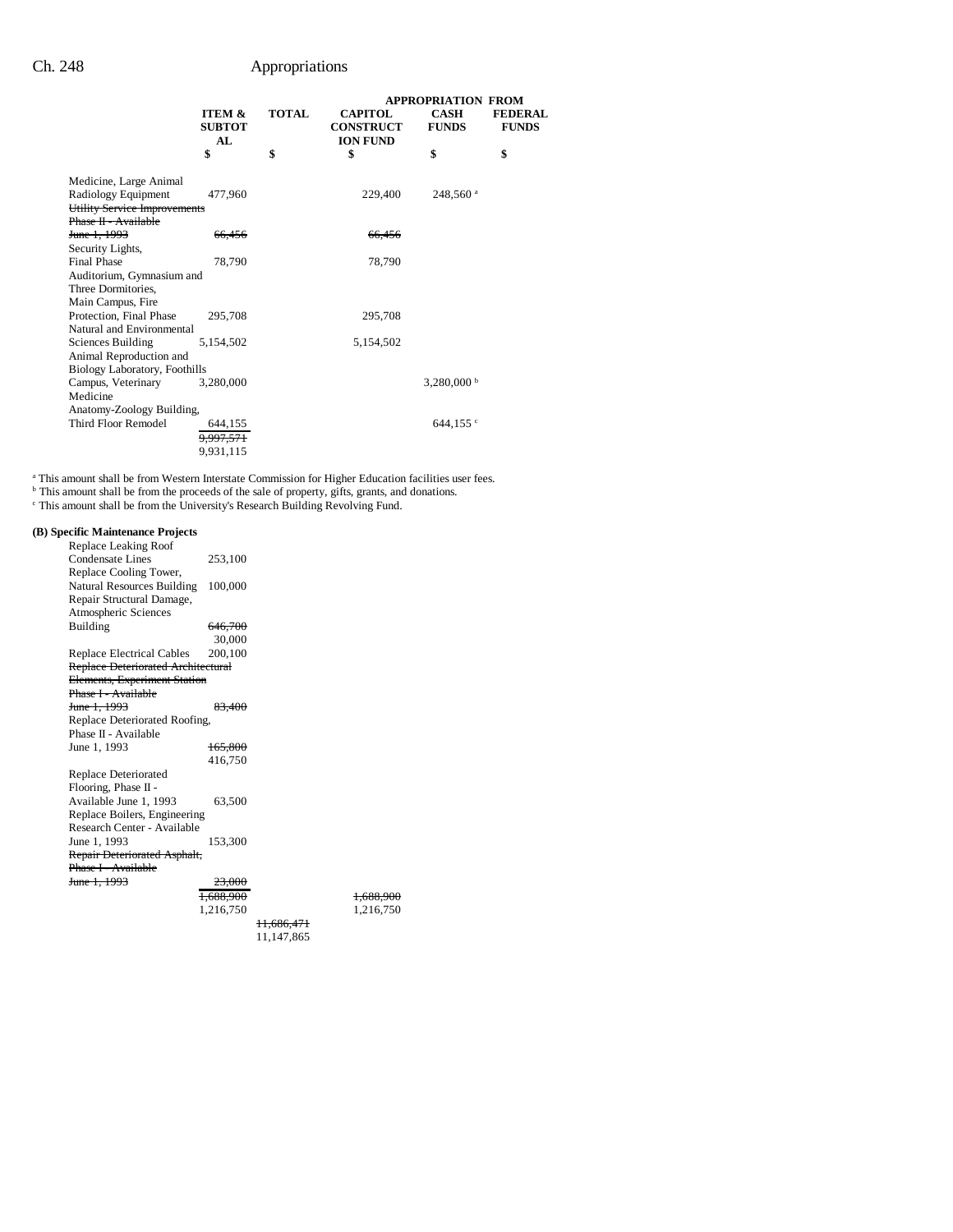|                                                                               |                                    |                        |                                    | <b>APPROPRIATION FROM</b>   |                                |
|-------------------------------------------------------------------------------|------------------------------------|------------------------|------------------------------------|-----------------------------|--------------------------------|
|                                                                               | <b>ITEM &amp;</b><br><b>SUBTOT</b> | <b>TOTAL</b>           | <b>CAPITOL</b><br><b>CONSTRUCT</b> | <b>CASH</b><br><b>FUNDS</b> | <b>FEDERAL</b><br><b>FUNDS</b> |
|                                                                               | AL<br>\$                           | \$                     | <b>ION FUND</b><br>\$              | \$                          | \$                             |
|                                                                               |                                    |                        |                                    |                             |                                |
| (5) UNIVERSITY OF SOUTHERN COLORADO<br>(A) General Campus                     |                                    |                        |                                    |                             |                                |
| <b>Electrical Distribution</b><br>Power Surge Protection<br>Asbestos Removal, | 110,400                            |                        |                                    |                             |                                |
| Life Sciences - Available<br>June 1, 1993<br>Residence Hall Emergency         | 1,095,000                          |                        |                                    |                             |                                |
| Access Roadway - Available<br>June 1, 1993                                    | <del>245,440</del>                 |                        |                                    |                             |                                |
|                                                                               | <del>1,450,840</del><br>1,205,400  |                        | 1,450,840<br>1,205,400             |                             |                                |
| (B) Specific Maintenance Projects                                             |                                    |                        |                                    |                             |                                |
| Repair Structural Damage,<br>Psychology Building,                             |                                    |                        |                                    |                             |                                |
| Phase II - Available<br>June 1, 1993                                          | 34,000                             |                        |                                    |                             |                                |
|                                                                               | 336,670                            |                        |                                    |                             |                                |
| Repair and Overlay<br>Campus Roads, Phase I                                   | 200,000                            |                        |                                    |                             |                                |
| Repair Leaking Roofs,<br>Administration, Phase I -                            |                                    |                        |                                    |                             |                                |
| Available June 1, 1993                                                        | 80,000                             |                        |                                    |                             |                                |
|                                                                               | <del>314,000</del><br>616,670      |                        | <del>314,000</del><br>616,670      |                             |                                |
|                                                                               |                                    | 1,764,840<br>1,822,070 |                                    |                             |                                |
| (6) FORT LEWIS COLLEGE                                                        |                                    |                        |                                    |                             |                                |
| (A) General Campus<br>Campus Master Fire Alarm                                |                                    |                        |                                    |                             |                                |
| System - Available                                                            |                                    |                        |                                    |                             |                                |
| <del>June 1, 1993</del><br>REPLACEMENT AUDITORIUM                             | 908,791                            |                        | <del>908,791</del>                 |                             |                                |
| FACILITY - CC la                                                              | 3,608,791                          |                        | 1,708,791                          | $1,900,000$ <sup>a</sup>    |                                |
| <sup>a</sup> THIS AMOUNT SHALL BE FROM INSURANCE PROCEEDS AND GIFTS.          |                                    |                        |                                    |                             |                                |
| (B) Specific Maintenance Projects                                             |                                    |                        |                                    |                             |                                |
| Replace Deteriorated<br>Roofing, Berndt Hall -                                |                                    |                        |                                    |                             |                                |
| Available June 1, 1993                                                        | 434,839                            |                        |                                    |                             |                                |
| Rehabilitate Deteriorated<br>Natatorium, Phase I                              | 90,619                             |                        |                                    |                             |                                |
| Rehabilitate Deteriorated<br>Natatorium Facility, Phase II -                  |                                    |                        |                                    |                             |                                |
| Available June 1, 1993                                                        | 55,000                             |                        |                                    |                             |                                |
|                                                                               | 333,450<br><del>580,458</del>      |                        | <del>580,458</del>                 |                             |                                |
|                                                                               | 858,908                            |                        | 858,908                            |                             |                                |
|                                                                               |                                    | 1,489,249<br>4,467,699 |                                    |                             |                                |
|                                                                               |                                    |                        |                                    |                             |                                |

**(7) UNIVERSITY OF COLORADO AT BOULDER (A) General Campus**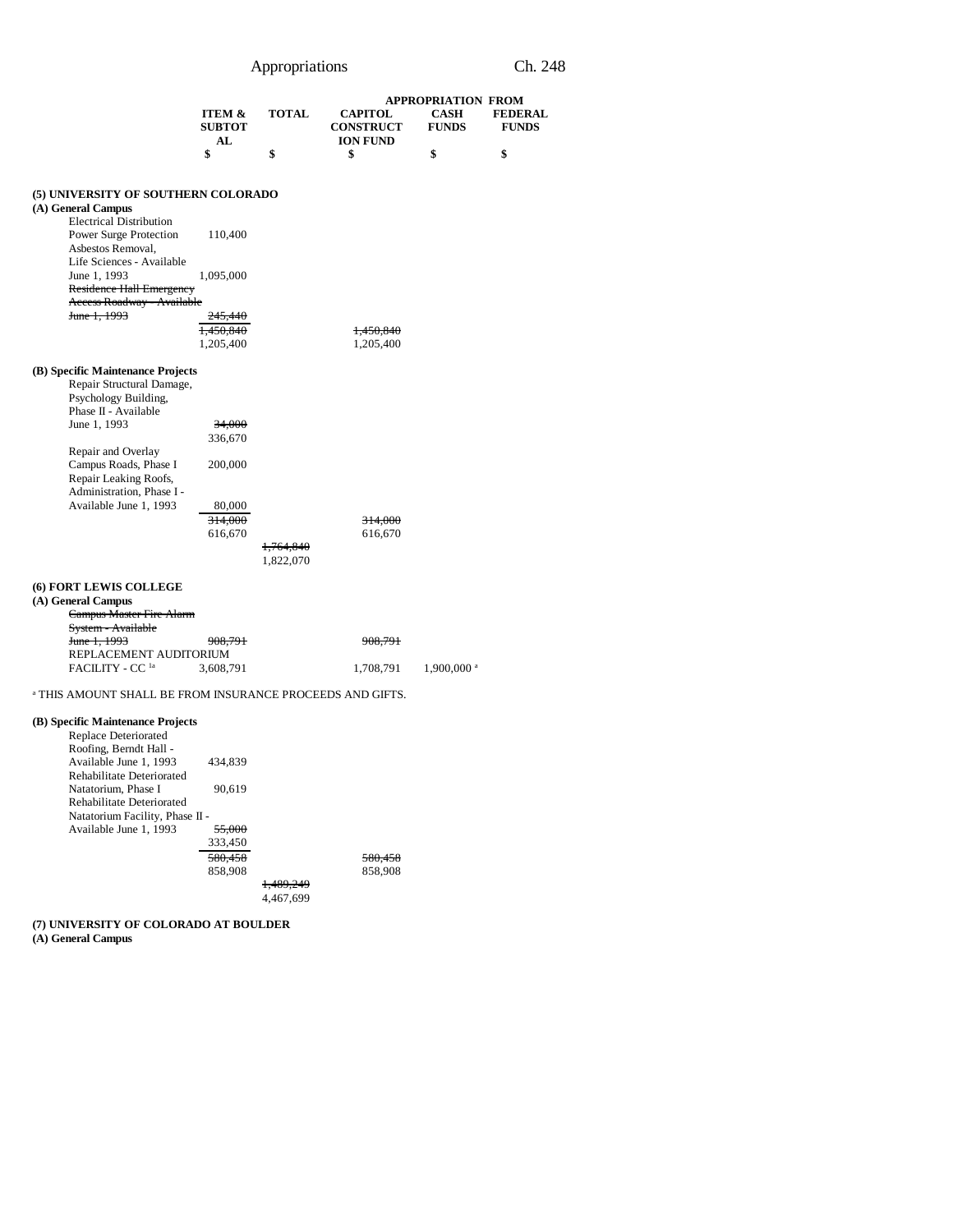|                              |                                          | <b>APPROPRIATION FROM</b> |                                                       |                             |                                |
|------------------------------|------------------------------------------|---------------------------|-------------------------------------------------------|-----------------------------|--------------------------------|
|                              | <b>ITEM &amp;</b><br><b>SUBTOT</b><br>AL | <b>TOTAL</b>              | <b>CAPITOL</b><br><b>CONSTRUCT</b><br><b>ION FUND</b> | <b>CASH</b><br><b>FUNDS</b> | <b>FEDERAL</b><br><b>FUNDS</b> |
|                              | \$                                       | \$                        | \$                                                    | \$                          | \$                             |
| <b>Chemistry Building</b>    |                                          |                           |                                                       |                             |                                |
| Health/Safety Upgrade        | 1,114,700                                |                           | 1,114,700                                             |                             |                                |
| <b>Engineering Center</b>    |                                          |                           |                                                       |                             |                                |
| Health/Safety Upgrade        | 700,000                                  |                           | 700,000                                               |                             |                                |
| <b>Addition to Porter</b>    |                                          |                           |                                                       |                             |                                |
| Biosciences and Muenzinger   |                                          |                           |                                                       |                             |                                |
| <b>Psychology Buildings</b>  | 9.835,000                                |                           |                                                       | $9,835,000$ <sup>a</sup>    |                                |
| Renovation of the Ekeley     |                                          |                           |                                                       |                             |                                |
| <b>Pharmacy Laboratories</b> | 1,700,000                                |                           |                                                       | $1,700,000$ b               |                                |
|                              | 13.349.70                                |                           |                                                       |                             |                                |
|                              | 0                                        |                           |                                                       |                             |                                |

<sup>a</sup> This amount shall be from revenues as well as private foundations and corporate sources.<br><sup>b</sup> This amount shall be from foundation grants and university cash reserves.

### **(B) Specific Maintenance Projects**

| Repair Primary Electrical    |                    |                       |           |
|------------------------------|--------------------|-----------------------|-----------|
| System, Phase II             | 289,100            |                       |           |
| Steam Distribution System,   |                    |                       |           |
| Phase III. Architectural and |                    |                       |           |
| <b>Engineering Costs</b>     | 282,400            |                       |           |
| Replace Deteriorated         |                    |                       |           |
| Boiler Controls, Phase II    | 251,200            |                       |           |
| Replace Deteriorated         |                    |                       |           |
| Roofing, Macky               | 375,000            |                       |           |
| Auditorium                   |                    |                       |           |
| Chiller Replacement -        |                    |                       |           |
| Available June 1, 1993       | <del>175,300</del> |                       |           |
|                              | 570,070            |                       |           |
| Replace Cooling System,      |                    |                       |           |
| Phase II -                   |                    |                       |           |
| Available June 1, 1993       | 147,500            |                       |           |
| Replace Primary Electrical   |                    |                       |           |
| System, Phases III and IV -  |                    |                       |           |
| Available June 1, 1993       | 47,200             |                       |           |
|                              | 291,200            |                       |           |
| Repair/Replace Hazardous     |                    |                       |           |
| Steam Distribution System,   |                    |                       |           |
| Phase IV - Available         |                    |                       |           |
| June 1, 1993                 | 75,000             |                       |           |
|                              | 253,000            |                       |           |
| Repair/Replace Fire Alarm    |                    |                       |           |
| Systems, Phase V -           |                    |                       |           |
| Available June 1, 1993       | 18,700             |                       |           |
|                              | 1.661.400          |                       | 1,661,400 |
|                              | 2,478,170          |                       | 2,478,170 |
|                              |                    | <del>15,011,100</del> |           |
|                              |                    | 15,827,870            |           |

### **(8) UNIVERSITY OF COLORADO AT COLORADO SPRINGS**

| (A) <del>General Campus</del> |                    |  |
|-------------------------------|--------------------|--|
| Campus Fire Lanes             |                    |  |
| Storm Drainage -              |                    |  |
| Available June 1, 1993        | 73,624             |  |
| <b>Physical Plant</b>         |                    |  |
| Services Building -           |                    |  |
| Available June 1, 1993        | <del>206.120</del> |  |
|                               |                    |  |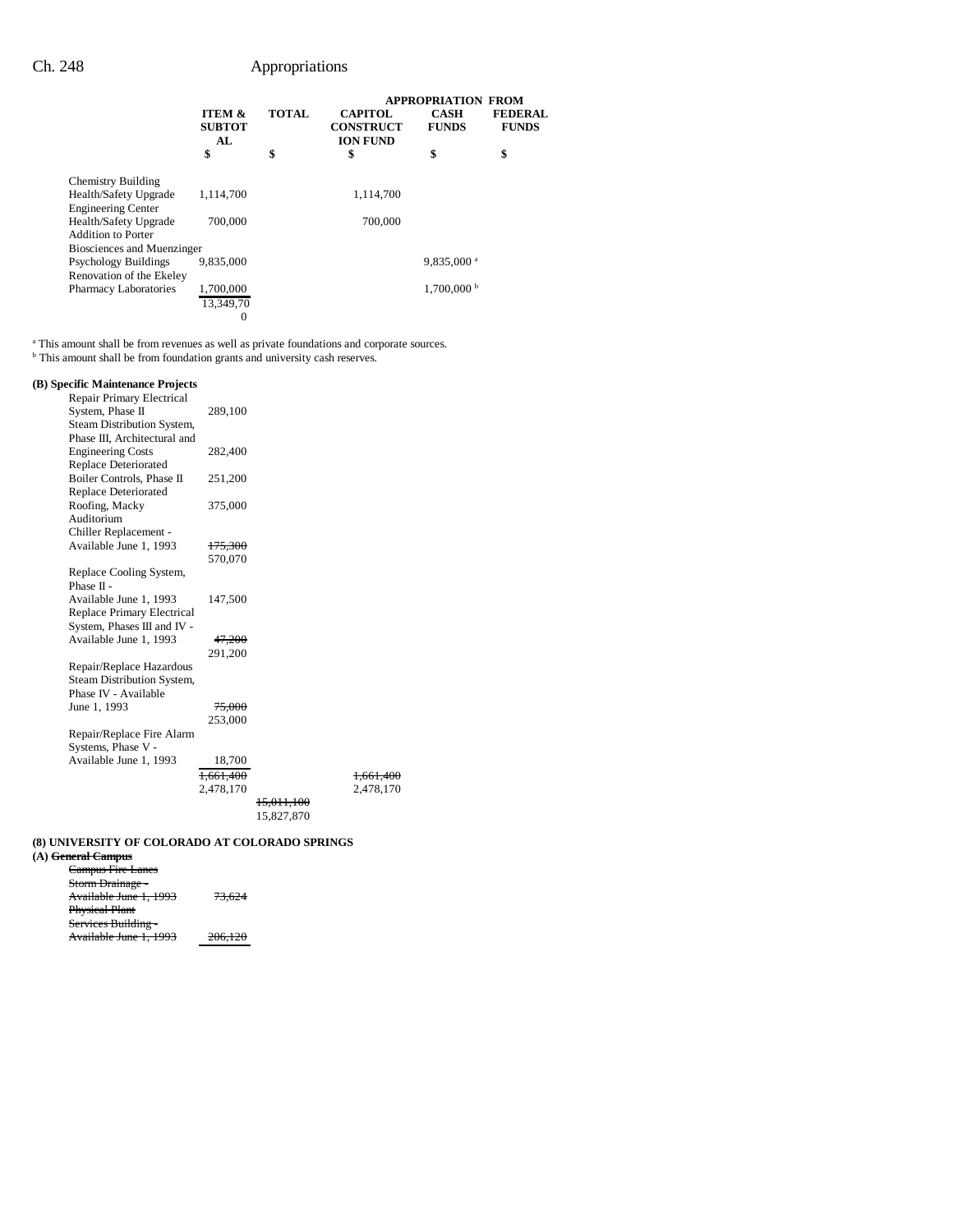|                                                                                                                                                                                                                                                                                      | ITEM &<br><b>SUBTOT</b><br>AL<br>\$                          | <b>TOTAL</b><br>\$ | <b>CAPITOL</b><br><b>CONSTRUCT</b><br><b>ION FUND</b><br>\$ | <b>APPROPRIATION FROM</b><br><b>CASH</b><br><b>FUNDS</b><br>\$ | <b>FEDERAL</b><br><b>FUNDS</b><br>\$ |
|--------------------------------------------------------------------------------------------------------------------------------------------------------------------------------------------------------------------------------------------------------------------------------------|--------------------------------------------------------------|--------------------|-------------------------------------------------------------|----------------------------------------------------------------|--------------------------------------|
|                                                                                                                                                                                                                                                                                      | 279.744                                                      |                    |                                                             |                                                                |                                      |
| (B) Specific Maintenance Projects<br>Install Backflow Prevention -<br>Available June 1, 1993<br>Replace Deteriorated<br>Floor Coverings,                                                                                                                                             | <del>53,040</del>                                            | 53,040             | 53,040                                                      |                                                                |                                      |
| Library-<br>Available June 1, 1993                                                                                                                                                                                                                                                   | 80,000<br>133,040                                            |                    | 133,040                                                     |                                                                |                                      |
| (9) UNIVERSITY OF COLORADO HEALTH SCIENCES CENTER                                                                                                                                                                                                                                    |                                                              |                    |                                                             |                                                                |                                      |
| (A) General Campus<br><b>Emergency Electrical</b><br>Distribution System,<br>School of Medicine<br>Expansion of Barbara Davis<br>Center for Childhood Diabetes,<br>Phase I                                                                                                           | 500,000<br>3,000,000<br>3,500,000                            |                    | 500,000                                                     | 3,000,000 <sup>a</sup>                                         |                                      |
| <sup>a</sup> This amount shall be from the Children's Diabetes Foundation.                                                                                                                                                                                                           |                                                              |                    |                                                             |                                                                |                                      |
| (B) Specific Maintenance Projects<br>Fume Hood Ventilation<br>Improvements<br>Replace Obsolete Steam<br>Boilers #2 and #3<br>Replace Deteriorated<br>Leaking Roofs, Phase I -<br>Available June 1, 1993                                                                              | 500,000<br>1,700,000<br>92,800<br>2.292.800                  | 5,792,800          | 2,292,800                                                   |                                                                |                                      |
| (10) COLORADO SCHOOL OF MINES<br>(A) General Campus<br>Alderson Hall<br>Renovation and Addition<br>Coolbaugh Hall Renovation<br>and Addition<br>(B) Specific Maintenance Projects                                                                                                    | 3,385,725<br>798.766<br>4,184,491                            |                    | 4,184,491                                                   |                                                                |                                      |
| Replace Laboratory Ventilation<br>Equipment, Meyers Hall<br>Repair/Replace Gutters<br>and Fascia, Berthoud Hall<br>Repair/Replace Deteriorated<br>Utility Tunnels, Phase V -<br>Available June 1, 1993<br>Repair/Replace Deteriorated<br>Walks and Roads -<br>Available June 1, 1993 | 45,679<br>126,202<br>170,289<br>839,019<br>62,779<br>404.949 |                    | 404,949                                                     |                                                                |                                      |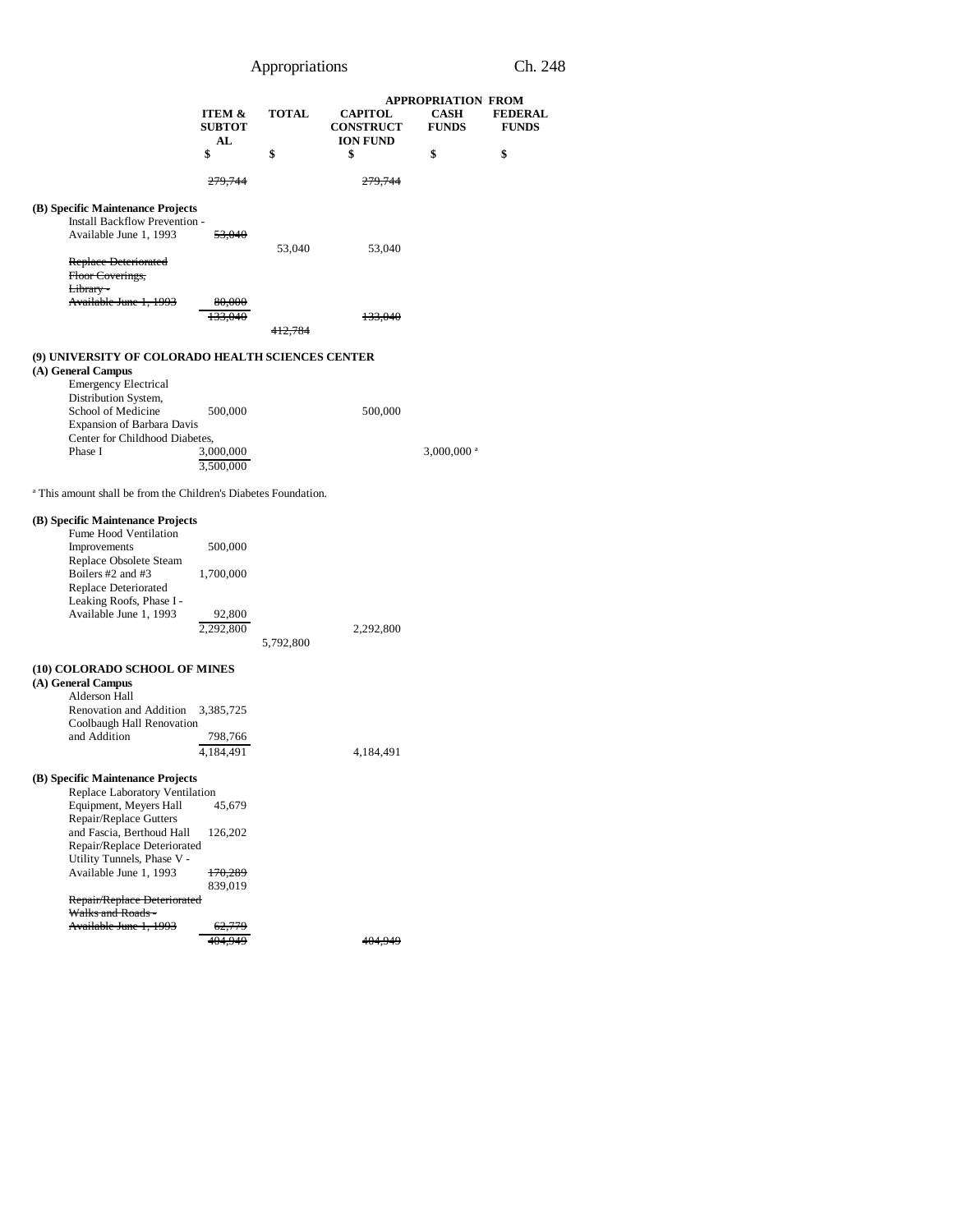|                                                                                                                                                                                                          |                                          |                                   |                                                       | <b>APPROPRIATION FROM</b>   |                                |
|----------------------------------------------------------------------------------------------------------------------------------------------------------------------------------------------------------|------------------------------------------|-----------------------------------|-------------------------------------------------------|-----------------------------|--------------------------------|
|                                                                                                                                                                                                          | <b>ITEM &amp;</b><br><b>SUBTOT</b><br>AL | <b>TOTAL</b>                      | <b>CAPITOL</b><br><b>CONSTRUCT</b><br><b>ION FUND</b> | <b>CASH</b><br><b>FUNDS</b> | <b>FEDERAL</b><br><b>FUNDS</b> |
|                                                                                                                                                                                                          | \$                                       | \$                                | \$                                                    | \$                          | \$                             |
|                                                                                                                                                                                                          | 1,010,900                                | <del>4,589,440</del><br>5,195,391 | 1,010,900                                             |                             |                                |
| (11) UNIVERSITY OF NORTHERN COLORADO<br>(A) General Campus                                                                                                                                               |                                          |                                   |                                                       |                             |                                |
| Gunter Hall Renovation -<br>Available June 1, 1993<br>Frasier Hall, Life                                                                                                                                 | 389,740                                  |                                   |                                                       |                             |                                |
| <b>Safety Corrections</b>                                                                                                                                                                                | 809,304                                  |                                   |                                                       |                             |                                |
|                                                                                                                                                                                                          | 1,199,044                                |                                   | 809,304<br>1,199,044                                  |                             |                                |
| (B) Specific Maintenance Projects<br>Repair Deteriorated Exterior,                                                                                                                                       |                                          |                                   |                                                       |                             |                                |
| Gunter Hall<br>Replace Deteriorated                                                                                                                                                                      | 66,500                                   |                                   |                                                       |                             |                                |
| Chiller #2, Michener<br>Replace Swimming Pool,<br>Butler/Hancock.                                                                                                                                        | 20,300                                   |                                   |                                                       |                             |                                |
| Phase II<br>Ross Hall, Replace<br>Deteriorated Leaking                                                                                                                                                   | 157,620                                  |                                   |                                                       |                             |                                |
| Roof, Phase I<br>Replace Hazardous Carpet,<br>Michener - Available                                                                                                                                       | 23,600                                   |                                   |                                                       |                             |                                |
| June 1, 1993                                                                                                                                                                                             | 249,600<br>517,620                       | 1,716,664                         | 517,620                                               |                             |                                |
| (12) ARAPAHOE COMMUNITY COLLEGE                                                                                                                                                                          |                                          | 1,326,924                         |                                                       |                             |                                |
| (A) General Campus<br>Fire Control System,<br><b>Instructional Center Computer</b>                                                                                                                       |                                          |                                   |                                                       |                             |                                |
| Equipment<br>Campus Walkways Lighting<br>to New South Parking Lot                                                                                                                                        | 45,000<br>73,000                         |                                   |                                                       |                             |                                |
|                                                                                                                                                                                                          | 118,000                                  |                                   | 118,000                                               |                             |                                |
| (B) Specific Maintenance Projects<br>Replace Hazardous Ventilation<br>in Printing Area, Phase II<br>Repair Hazardous Ventilation<br>Deficiency<br>Replace Deteriorated Roofing,<br>Phase III - Available | 62,400<br>67,820                         |                                   |                                                       |                             |                                |
| June 1, 1993                                                                                                                                                                                             | 125,500<br>255,720                       | 373,720                           | 255,720                                               |                             |                                |
| (13) FRONT RANGE COMMUNITY COLLEGE<br>(A) General Campus<br>Hazardous Materials Training<br>Facility                                                                                                     | 637,000                                  |                                   | 637,000                                               |                             |                                |
| (B) Specific Maintenance Projects<br>Replace Rusted Restroom                                                                                                                                             |                                          |                                   |                                                       |                             |                                |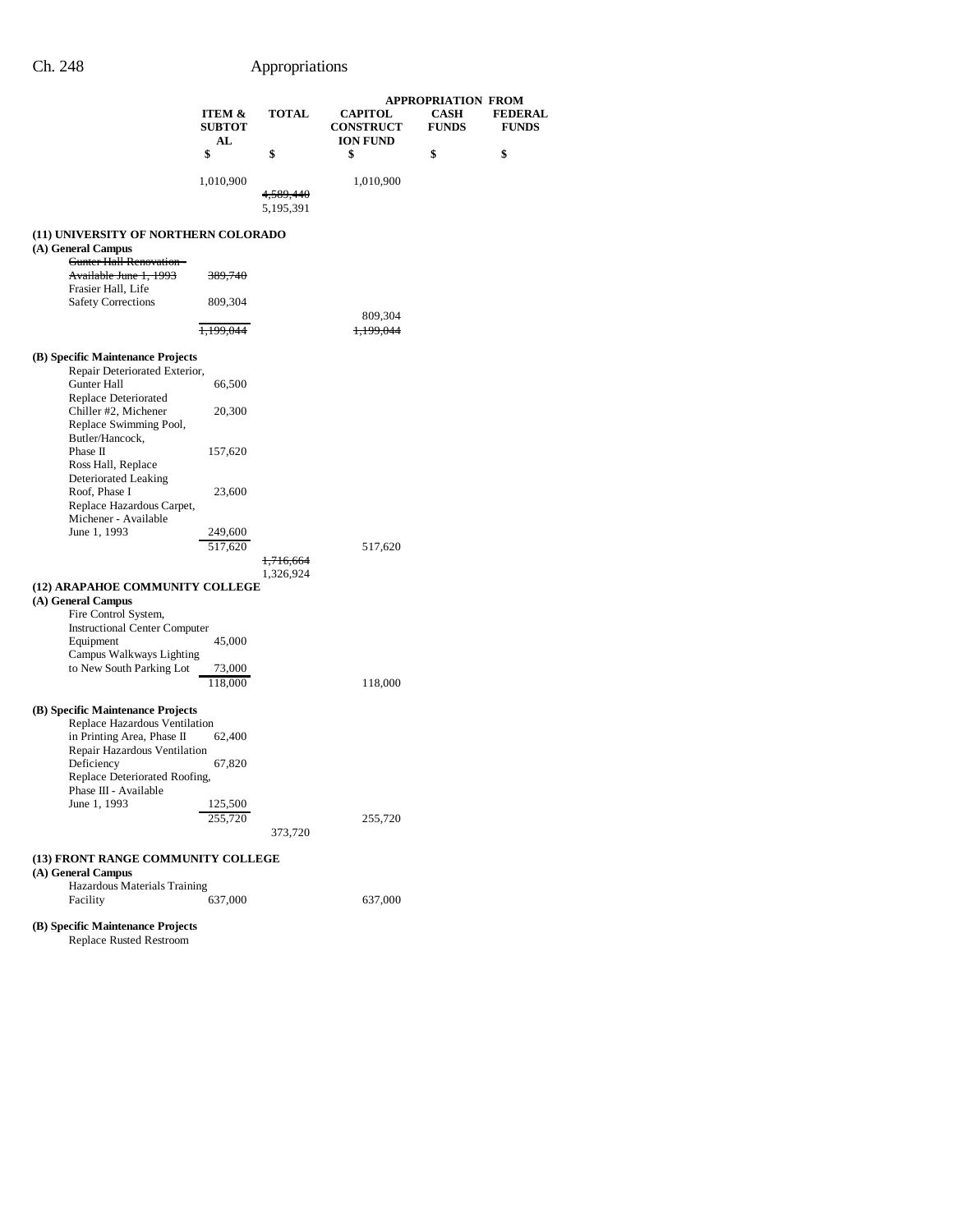|                                                                                                                 |                                          |                               | <b>APPROPRIATION FROM</b>                             |                             |                                |
|-----------------------------------------------------------------------------------------------------------------|------------------------------------------|-------------------------------|-------------------------------------------------------|-----------------------------|--------------------------------|
|                                                                                                                 | ITEM &<br><b>SUBTOT</b><br>AL            | <b>TOTAL</b>                  | <b>CAPITOL</b><br><b>CONSTRUCT</b><br><b>ION FUND</b> | <b>CASH</b><br><b>FUNDS</b> | <b>FEDERAL</b><br><b>FUNDS</b> |
|                                                                                                                 | \$                                       | \$                            | \$                                                    | \$                          | \$                             |
| Partitions<br>Repair Floor Damage,<br><b>Expansion Joints -</b>                                                 | 22,137                                   |                               |                                                       |                             |                                |
| Available June 1, 1993<br>Repair Deteriorated Roof,<br>Phase I - Available                                      | 69,500                                   |                               |                                                       |                             |                                |
| June 1, 1993                                                                                                    | 25,000                                   |                               |                                                       |                             |                                |
|                                                                                                                 | 116,637<br>47,137                        |                               | <del>116,637</del><br>47,137                          |                             |                                |
|                                                                                                                 |                                          | <del>753,637</del><br>684,137 |                                                       |                             |                                |
| (14) LAMAR COMMUNITY COLLEGE                                                                                    |                                          |                               |                                                       |                             |                                |
| Specific Maintenance Project<br>Replace Worn Entrance Doors -<br>Available June 1, 1993                         |                                          | 46,236                        | 46,236                                                |                             |                                |
|                                                                                                                 |                                          |                               |                                                       |                             |                                |
| (15) <del>OTERO JUNIOR COLLEGE</del><br>(A) General Campus<br>MacDonald Hall Renovation,<br>Phase I - Available |                                          |                               |                                                       |                             |                                |
| June 1, 1993                                                                                                    | 110,547                                  |                               | <del>110,547</del>                                    |                             |                                |
| (B) Specific Maintenance Project                                                                                |                                          |                               |                                                       |                             |                                |
| <b>Repair Deteriorated Parking</b>                                                                              |                                          |                               |                                                       |                             |                                |
| Lot, Gym - Available                                                                                            |                                          |                               |                                                       |                             |                                |
| June 1, 1993                                                                                                    | 4 <del>5,073</del>                       | 155,620                       | 45,073                                                |                             |                                |
| (16) PIKES PEAK COMMUNITY COLLEGE                                                                               |                                          |                               |                                                       |                             |                                |
| Specific Maintenance Projects                                                                                   |                                          |                               |                                                       |                             |                                |
| Repair/Replace Nonstructural                                                                                    |                                          |                               |                                                       |                             |                                |
| Cracks and Joints                                                                                               | 25,000                                   |                               |                                                       |                             |                                |
| Replace Worn Exterior<br>Stair Tread Nosings -                                                                  |                                          |                               |                                                       |                             |                                |
| Available June 1, 1993                                                                                          | 25,000                                   |                               |                                                       |                             |                                |
|                                                                                                                 |                                          | 50,000                        | 50,000                                                |                             |                                |
| (17) PUEBLO COMMUNITY COLLEGE<br>(A) General Campus<br><b>Administration Building</b>                           |                                          |                               |                                                       |                             |                                |
| Renovation - Available                                                                                          |                                          |                               |                                                       |                             |                                |
| June 1, 1993                                                                                                    | 175,586                                  |                               | <del>175,586</del>                                    |                             |                                |
| (B) Specific Maintenance Projects                                                                               |                                          |                               |                                                       |                             |                                |
| Repair/Replace Leaking Roofs,                                                                                   |                                          |                               |                                                       |                             |                                |
| Academic, Industrial, Technical                                                                                 |                                          |                               |                                                       |                             |                                |
| Boiler House - Available<br>June 1, 1993                                                                        | 36,400                                   |                               |                                                       |                             |                                |
| Replace Boiler                                                                                                  | 88,435                                   |                               |                                                       |                             |                                |
| Replace Exterior Water                                                                                          |                                          |                               |                                                       |                             |                                |
| Valve Connections - Available<br>June 1, 1993                                                                   |                                          |                               |                                                       |                             |                                |
|                                                                                                                 | <del>115,130</del><br><del>239,965</del> |                               | 239,965                                               |                             |                                |
|                                                                                                                 | 124,835                                  |                               | 124,835                                               |                             |                                |
|                                                                                                                 |                                          | 415,551                       |                                                       |                             |                                |
|                                                                                                                 |                                          | 124,835                       |                                                       |                             |                                |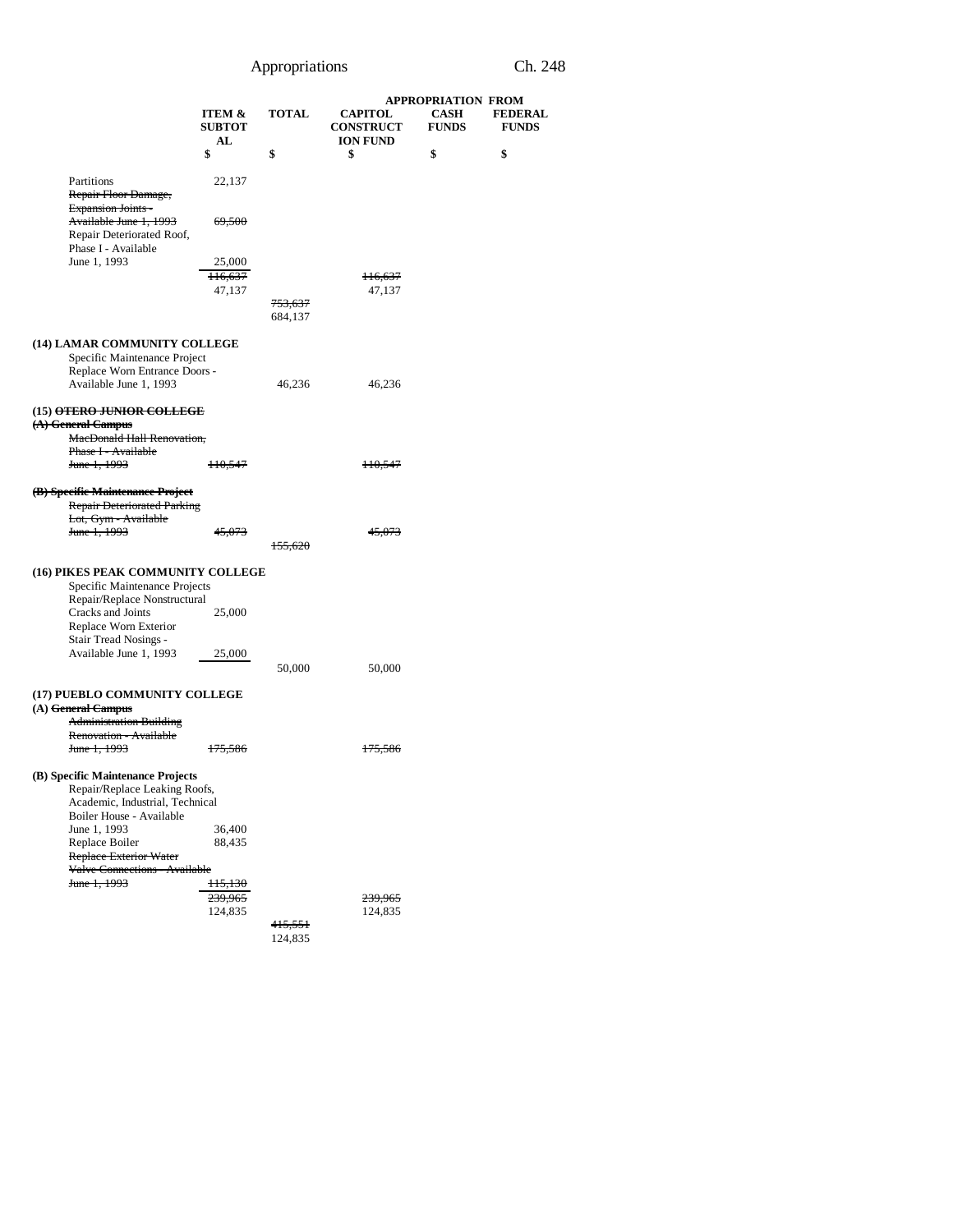|                                                                                         |                         |                    |                                    | <b>APPROPRIATION FROM</b>   |                                |
|-----------------------------------------------------------------------------------------|-------------------------|--------------------|------------------------------------|-----------------------------|--------------------------------|
|                                                                                         | ITEM &<br><b>SUBTOT</b> | TOTAL              | <b>CAPITOL</b><br><b>CONSTRUCT</b> | <b>CASH</b><br><b>FUNDS</b> | <b>FEDERAL</b><br><b>FUNDS</b> |
|                                                                                         | AL<br>\$                | \$                 | <b>ION FUND</b><br>\$              | \$                          | \$                             |
| (18) RED ROCKS COMMUNITY COLLEGE                                                        |                         |                    |                                    |                             |                                |
| (A) General Campus                                                                      |                         |                    |                                    |                             |                                |
| Classroom Conversion/Remodel<br>Middle Building - Available                             |                         |                    |                                    |                             |                                |
| June 1, 1993                                                                            | 120,369                 |                    | 120,369                            |                             |                                |
| (B) Specific Maintenance Projects                                                       |                         |                    |                                    |                             |                                |
| Overhaul Worn-out Air<br><b>Handling Equipment</b><br>Repair Eroding                    | 27,988                  |                    |                                    |                             |                                |
| Circumference Road -<br>Available June 1, 1993                                          | 43,852                  |                    |                                    |                             |                                |
| Replace Hazardous Floor<br>Coverings - Available                                        |                         |                    |                                    |                             |                                |
| June 1, 1993                                                                            | 50,000                  |                    |                                    |                             |                                |
|                                                                                         | 121,840                 |                    | 121,840                            |                             |                                |
|                                                                                         |                         | 242,209            |                                    |                             |                                |
| (19) TRINIDAD STATE JUNIOR COLLEGE                                                      |                         |                    |                                    |                             |                                |
| (A) General Campus                                                                      |                         |                    |                                    |                             |                                |
| Campus Walkways                                                                         | 230,000                 |                    | 200,000                            | $30,000$ <sup>a</sup>       |                                |
| Lighting                                                                                |                         |                    |                                    |                             |                                |
| Sprinkler System,<br>Freudenthal Library                                                | 254,000                 |                    | 254,000                            |                             |                                |
|                                                                                         | 484,000                 |                    |                                    |                             |                                |
|                                                                                         |                         |                    |                                    |                             |                                |
| <sup>a</sup> This amount shall be from auxiliary enterprise funds.                      |                         |                    |                                    |                             |                                |
| (B) Specific Maintenance Projects                                                       |                         |                    |                                    |                             |                                |
| Replace Exhaust Systems                                                                 | 40,400                  |                    |                                    |                             |                                |
|                                                                                         |                         |                    | 40,400                             |                             |                                |
| Replace Worn Carpeting,<br>Library - Available                                          |                         |                    |                                    |                             |                                |
| <del>June 1, 1993</del>                                                                 |                         |                    |                                    |                             |                                |
|                                                                                         |                         |                    | 128.944                            |                             |                                |
|                                                                                         |                         | 612,944<br>524,400 |                                    |                             |                                |
|                                                                                         |                         |                    |                                    |                             |                                |
| (20) AURARIA HIGHER EDUCATION CENTER                                                    |                         |                    |                                    |                             |                                |
| Specific Maintenance Projects                                                           |                         |                    |                                    |                             |                                |
| Repair Plumbing System,<br><b>Eight Campus Buildings</b><br>Repair/Replace Deteriorated | 81,620                  |                    |                                    |                             |                                |
| Roofing, Fine Arts                                                                      | 100,000                 |                    |                                    |                             |                                |
|                                                                                         |                         | 181,620            | 181,620                            |                             |                                |
| (21) COLORADO HISTORICAL SOCIETY                                                        |                         |                    |                                    |                             |                                |
| (A) Capital Construction                                                                |                         |                    |                                    |                             |                                |
| El Pueblo Museum                                                                        |                         |                    |                                    |                             |                                |
| Rehabilitation of Museum                                                                |                         |                    |                                    |                             |                                |
| Support Center - Available                                                              |                         |                    |                                    |                             |                                |
| June 1, 1993                                                                            | 512,137<br>485,567      |                    | <del>126,937</del><br>100,367      |                             | 385,200                        |
| EL PUEBLO MUSEUM                                                                        |                         |                    |                                    |                             |                                |
| REHABILITATION OF                                                                       |                         |                    |                                    |                             |                                |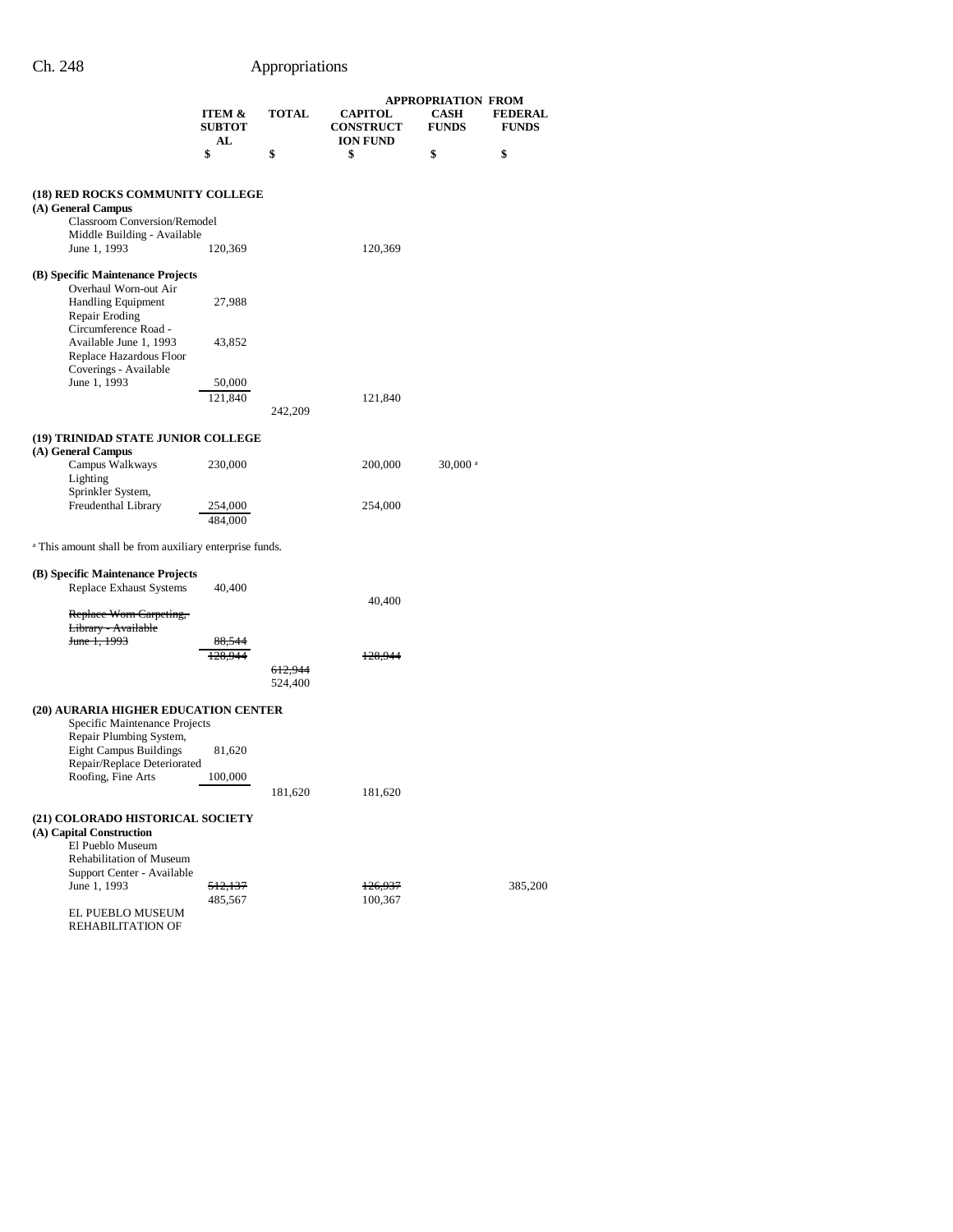|                                                                      |                                          |              |                                                       |                             | <b>APPROPRIATION FROM</b>      |  |
|----------------------------------------------------------------------|------------------------------------------|--------------|-------------------------------------------------------|-----------------------------|--------------------------------|--|
|                                                                      | <b>ITEM &amp;</b><br><b>SUBTOT</b><br>AL | <b>TOTAL</b> | <b>CAPITOL</b><br><b>CONSTRUCT</b><br><b>ION FUND</b> | <b>CASH</b><br><b>FUNDS</b> | <b>FEDERAL</b><br><b>FUNDS</b> |  |
|                                                                      | \$                                       | \$           | \$                                                    | \$                          | \$                             |  |
| <b>MUSEUM SUPPORT</b><br><b>CENTER</b><br>Pioneer Museum Renovation, | 26,570                                   |              | 26,570                                                |                             |                                |  |
| Trinidad - Available<br>June 1, 1993                                 | 53,978<br>566,115                        |              | 53,978                                                |                             |                                |  |
| (B) Specific Maintenance Projects                                    |                                          |              |                                                       |                             |                                |  |
| Replace Roofs, Fort                                                  |                                          |              |                                                       |                             |                                |  |
| Garland and Fort Vasquez                                             | 137,889                                  |              | 137,889                                               |                             |                                |  |
|                                                                      | 111,319                                  |              | 111,319                                               |                             |                                |  |
| REPLACE ROOFS, FORT                                                  |                                          |              |                                                       |                             |                                |  |
| <b>GARLAND</b>                                                       |                                          |              |                                                       |                             |                                |  |
| AND FORT VASQUEZ - AVAILABLE                                         |                                          |              |                                                       |                             |                                |  |
| <b>JUNE 1, 1993</b>                                                  | 26,570                                   |              | 26,570                                                |                             |                                |  |
| Replace Hazardous                                                    |                                          |              |                                                       |                             |                                |  |
| Electrical Systems,                                                  |                                          |              |                                                       |                             |                                |  |
| Fort Garland                                                         | 45,000                                   |              | 45,000                                                |                             |                                |  |
| Cumbres and Toltec Railroad                                          |                                          |              |                                                       |                             |                                |  |
| Passenger Car                                                        | 11,521                                   |              | 1,751                                                 | $9.770$ <sup>a</sup>        |                                |  |
| Rehabilitation                                                       |                                          |              |                                                       |                             |                                |  |
| Cumbres and Toltec Railroad                                          |                                          |              |                                                       |                             |                                |  |
| Chama River Bridge                                                   |                                          |              |                                                       |                             |                                |  |
| Rehabilitation                                                       |                                          |              |                                                       |                             |                                |  |
| REHABILITATION - CC                                                  | 120,000                                  |              | 40,000                                                | 80,000 <sup>a</sup>         |                                |  |
|                                                                      | 314,410                                  |              |                                                       |                             |                                |  |
|                                                                      |                                          | 880,525      |                                                       |                             |                                |  |

a Of these amounts, \$44,885 shall be from fees, and \$44,885 shall be from the State of New Mexico.

| <b>TOTALS PART VI (HIGHER)</b> |              |              |             |           |
|--------------------------------|--------------|--------------|-------------|-----------|
| <b>EDUCATION</b>               | \$46,920,174 | \$27,707,489 | \$18,827,48 | \$385,200 |
|                                |              |              |             |           |
|                                | \$49,486,105 | \$28,373,420 | \$20,727.48 |           |
|                                |              |              |             |           |

### **PART VII DEPARTMENT OF INSTITUTIONS**

| (1) EXECUTIVE DIRECTOR'S OFFICE                        |           |           |           |
|--------------------------------------------------------|-----------|-----------|-----------|
| Mainframe Replacement                                  |           | 436.254   | 436.254   |
| (2) DIVISION OF YOUTH SERVICES<br>Lease Purchase of    |           |           |           |
| <b>Facilities</b><br>Repair/Replace Mechanical         | 4.374.378 |           |           |
| Equipment,<br>Lookout Mountain<br><b>MOUNTAIN - CM</b> | 63,800    |           |           |
|                                                        |           | 4.438.178 | 4,438,178 |

## **(3) DIVISION OF MENTAL HEALTH**

**(A) Mental Health Institute at Pueblo** Handicapped Accessibility - Available June 1, 1993 140,540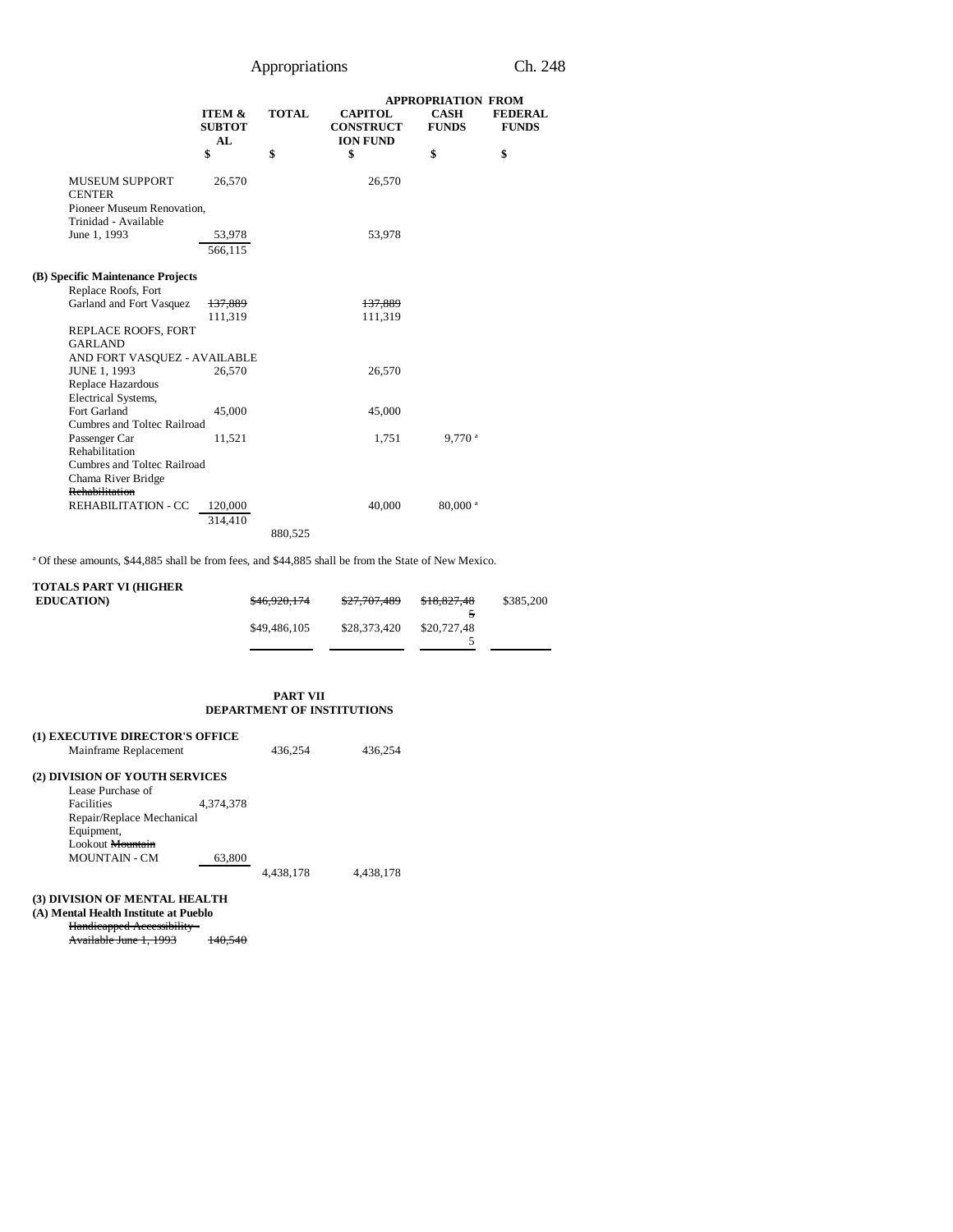|                                                                            |                               |                      | <b>APPROPRIATION FROM</b>                             |                             |                                |  |
|----------------------------------------------------------------------------|-------------------------------|----------------------|-------------------------------------------------------|-----------------------------|--------------------------------|--|
|                                                                            | ITEM &<br><b>SUBTOT</b><br>AL | <b>TOTAL</b>         | <b>CAPITOL</b><br><b>CONSTRUCT</b><br><b>ION FUND</b> | <b>CASH</b><br><b>FUNDS</b> | <b>FEDERAL</b><br><b>FUNDS</b> |  |
|                                                                            | \$                            | \$                   | \$                                                    | \$                          | \$                             |  |
| Replacement of Obsolete                                                    |                               |                      |                                                       |                             |                                |  |
| Alarms and Electrical                                                      |                               |                      |                                                       |                             |                                |  |
| <del>Systems</del> SYSTEMS - CM<br>Replace Security Locks                  | 49,000                        |                      |                                                       |                             |                                |  |
| and Doors, Phase III                                                       | 238,499                       |                      |                                                       |                             |                                |  |
| Replace Deteriorated<br><del>Chillers</del> CHILLERS - CM                  | 223,800                       |                      |                                                       |                             |                                |  |
| Replace Deteriorated Leaking                                               |                               |                      |                                                       |                             |                                |  |
| Roofs, Phase I -<br>Available June 1, 1993                                 |                               |                      |                                                       |                             |                                |  |
| 1993 - CM                                                                  | 73,200                        |                      |                                                       |                             |                                |  |
| Replace Mechanical Equipment,<br>Phase I - Available                       |                               |                      |                                                       |                             |                                |  |
| June 1, <del>1993</del> 1993 - CM                                          | 100,000                       |                      |                                                       |                             |                                |  |
| Replace Rotten Windows,<br>Patient Housing Units -                         |                               |                      |                                                       |                             |                                |  |
| Available                                                                  |                               |                      |                                                       |                             |                                |  |
| June 1, <del>1993</del> 1993 - CM                                          | 113,600                       |                      |                                                       |                             |                                |  |
|                                                                            | 938,639<br>798,099            |                      | <del>938,639</del><br>798,099                         |                             |                                |  |
|                                                                            |                               |                      |                                                       |                             |                                |  |
| (B) Mental Health Institute at Fort Logan<br><b>Medical Equipment</b>      | 122,080                       |                      |                                                       |                             |                                |  |
| Capital Equipment                                                          |                               |                      |                                                       |                             |                                |  |
| <b>EQUIPMENT - CC</b>                                                      | 40,000                        |                      |                                                       |                             |                                |  |
| Repair/Replace Deteriorated<br>Heating System, Phase III                   | 200,000                       |                      |                                                       |                             |                                |  |
| <b>Replace Deteriorated Locks</b>                                          |                               |                      |                                                       |                             |                                |  |
| and <del>Doors</del> DOORS - CM                                            | 104,000<br>466,080            |                      | 466,080                                               |                             |                                |  |
|                                                                            |                               | <del>1,404,719</del> |                                                       |                             |                                |  |
|                                                                            |                               | 1,264,179            |                                                       |                             |                                |  |
| (4) DIVISION FOR DEVELOPMENTAL DISABILITIES                                |                               |                      |                                                       |                             |                                |  |
| (A) Capital Construction<br>Lease Purchase of                              |                               |                      |                                                       |                             |                                |  |
| <b>Satellite Facilities</b>                                                | 1,758,991                     |                      | 1,758,991                                             |                             |                                |  |
| (B) Specific Maintenance Projects                                          |                               |                      |                                                       |                             |                                |  |
| (1) Grand Junction Regional Center                                         |                               |                      |                                                       |                             |                                |  |
| Repair/Replace Roofing<br>Replace Broken Garage                            | 100,000                       |                      |                                                       |                             |                                |  |
| Doors, Satellite Homes                                                     | 19,000                        |                      |                                                       |                             |                                |  |
| Repair/Replace Deteriorated                                                |                               |                      |                                                       |                             |                                |  |
| <b>Mechanical Systems, Phase IV -</b><br><del>Available June 1, 1993</del> | 54.500                        |                      |                                                       |                             |                                |  |
|                                                                            | <del>173,500</del>            |                      | 173,500                                               |                             |                                |  |
|                                                                            | 119,000                       |                      | 119,000                                               |                             |                                |  |
| (2) Wheat Ridge Regional Center                                            |                               |                      |                                                       |                             |                                |  |
| Repair/Replace Miscellaneous                                               |                               |                      |                                                       |                             |                                |  |
| Safety Problems and Health<br>Hazards, Phase III                           | 55,150                        |                      |                                                       |                             |                                |  |
| Fire Sprinkler Systems                                                     |                               |                      |                                                       |                             |                                |  |
| and Remodel<br>REMODEL - CC                                                | 445,606                       |                      |                                                       |                             |                                |  |
|                                                                            | 500,756                       |                      | 500,756                                               |                             |                                |  |
|                                                                            |                               |                      |                                                       |                             |                                |  |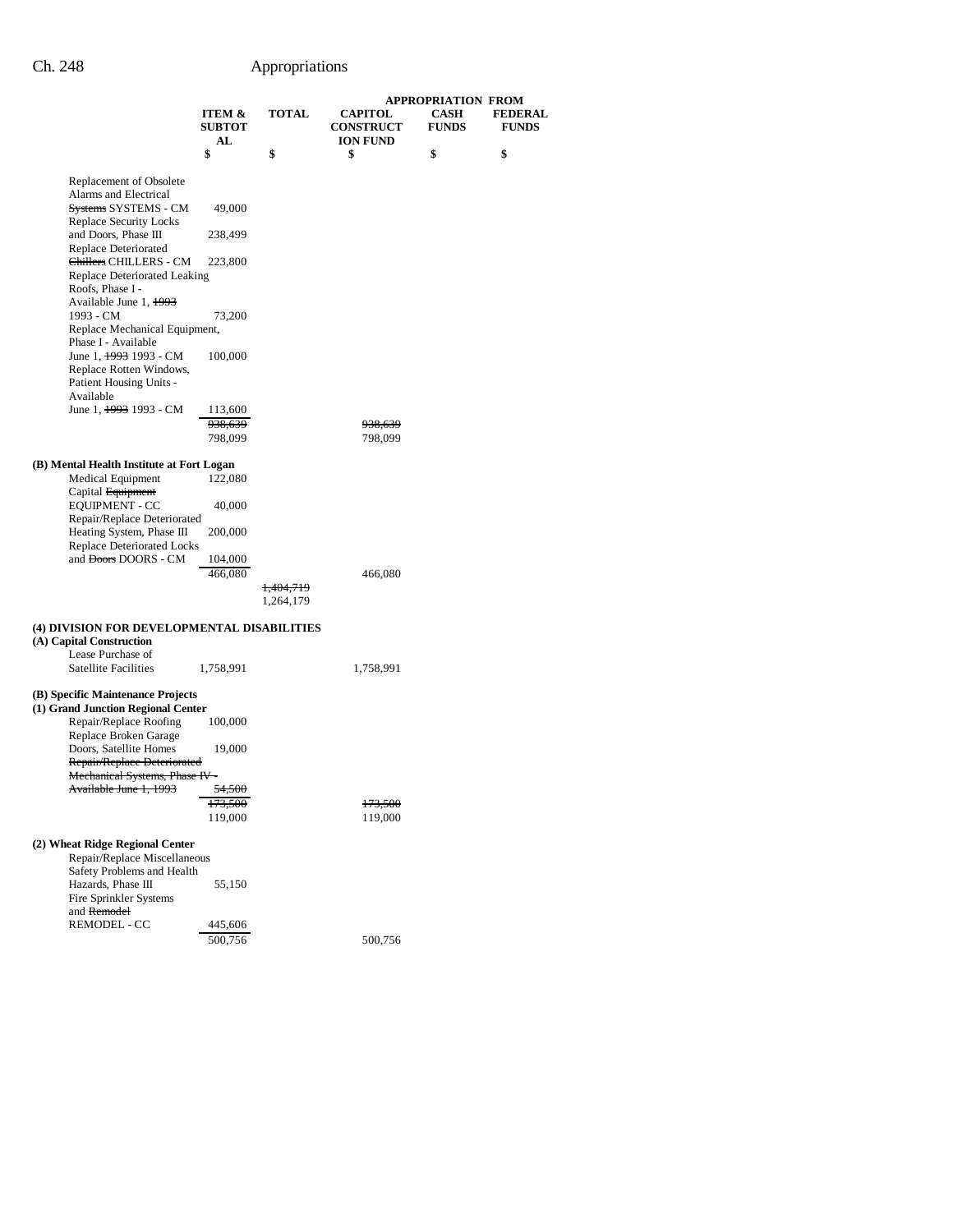|                                                                     |                               |                            |                                                       | <b>APPROPRIATION FROM</b> |                                |  |
|---------------------------------------------------------------------|-------------------------------|----------------------------|-------------------------------------------------------|---------------------------|--------------------------------|--|
|                                                                     | ITEM &<br><b>SUBTOT</b><br>AL | <b>TOTAL</b>               | <b>CAPITOL</b><br><b>CONSTRUCT</b><br><b>ION FUND</b> | CASH<br><b>FUNDS</b>      | <b>FEDERAL</b><br><b>FUNDS</b> |  |
|                                                                     | \$                            | \$                         | \$                                                    | \$                        | \$                             |  |
|                                                                     |                               |                            |                                                       |                           |                                |  |
| (3) Pueblo Regional Center                                          |                               |                            |                                                       |                           |                                |  |
| Repair/Replace Leaking<br>Roofs                                     | 26,800                        |                            |                                                       |                           |                                |  |
| Repaint Deteriorated                                                |                               |                            |                                                       |                           |                                |  |
| Aluminum Pool<br>Replace Deteriorated HV                            | 25,700                        |                            |                                                       |                           |                                |  |
| Ductwork, Satellite Homes -<br>Available June 1, 1993               | 82,400                        |                            |                                                       |                           |                                |  |
|                                                                     | 134,900                       |                            | 134,900                                               |                           |                                |  |
|                                                                     |                               | 2,568,147<br>2,513,647     |                                                       |                           |                                |  |
|                                                                     |                               |                            |                                                       |                           |                                |  |
| TOTALS PART VII<br>(INSTITUTIONS)                                   |                               | \$8,847,298                | \$8,847,298                                           |                           |                                |  |
|                                                                     |                               | \$8,652,258                | \$8,652,258                                           |                           |                                |  |
|                                                                     |                               | <b>PART VIII</b>           |                                                       |                           |                                |  |
|                                                                     |                               | <b>JUDICIAL DEPARTMENT</b> |                                                       |                           |                                |  |
| <b>HERITAGE BUILDING</b>                                            |                               |                            |                                                       |                           |                                |  |
| Repair/Replace Deteriorated<br>Leaking Building Expansion           |                               |                            |                                                       |                           |                                |  |
| <b>Joints JOINTS - CM</b>                                           |                               | 20,000                     | 20,000                                                |                           |                                |  |
| <b>TOTALS PART VIII</b>                                             |                               |                            |                                                       |                           |                                |  |
| (JUDICIAL)                                                          |                               | \$20,000                   | \$20,000                                              |                           |                                |  |
|                                                                     |                               | PART IX                    |                                                       |                           |                                |  |
| Parking Garage Renovation                                           | 48,500                        |                            | DEPARTMENT OF LABOR AND EMPLOYMENT                    |                           |                                |  |
| Handicapped Accessible                                              |                               |                            |                                                       |                           |                                |  |
| Elevators                                                           | 25,000                        | 73,500                     |                                                       | 73,500 <sup>a</sup>       |                                |  |
|                                                                     |                               |                            |                                                       |                           |                                |  |
| <sup>a</sup> This amount shall be from the Employment Support Fund. |                               |                            |                                                       |                           |                                |  |
| TOTALS PART IX (LABOR AND                                           |                               |                            |                                                       |                           |                                |  |
| <b>EMPLOYMENT</b> )                                                 |                               | \$73,500                   |                                                       | \$73,500                  |                                |  |
|                                                                     |                               | PART X                     | <b>DEPARTMENT OF MILITARY AFFAIRS</b>                 |                           |                                |  |
| <b>NATIONAL GUARD</b>                                               |                               |                            |                                                       |                           |                                |  |
| (1) Capital Construction<br><b>Limon Training Site</b>              |                               |                            |                                                       |                           |                                |  |
| Land Purchase - Available                                           |                               |                            |                                                       |                           |                                |  |
| June 1, 1993<br>Limon Indoor Firing                                 | 435,000                       |                            | 300,000                                               |                           | 135,000                        |  |
| Range - Available<br>June 1, 1993                                   |                               |                            |                                                       |                           |                                |  |
| Limon Training Site,                                                | 252,900                       |                            | 2,000                                                 |                           | 250,900                        |  |
| Company Administration/Supply<br>Facility - Available               |                               |                            |                                                       |                           |                                |  |
| June 1, 1993                                                        | 194,100                       |                            | 2,000                                                 |                           | 192,100                        |  |
| <b>Longmont Logistics Facility</b><br><b>Acquisition Costs</b>      | 3,218,000                     |                            |                                                       |                           | 3,218,000                      |  |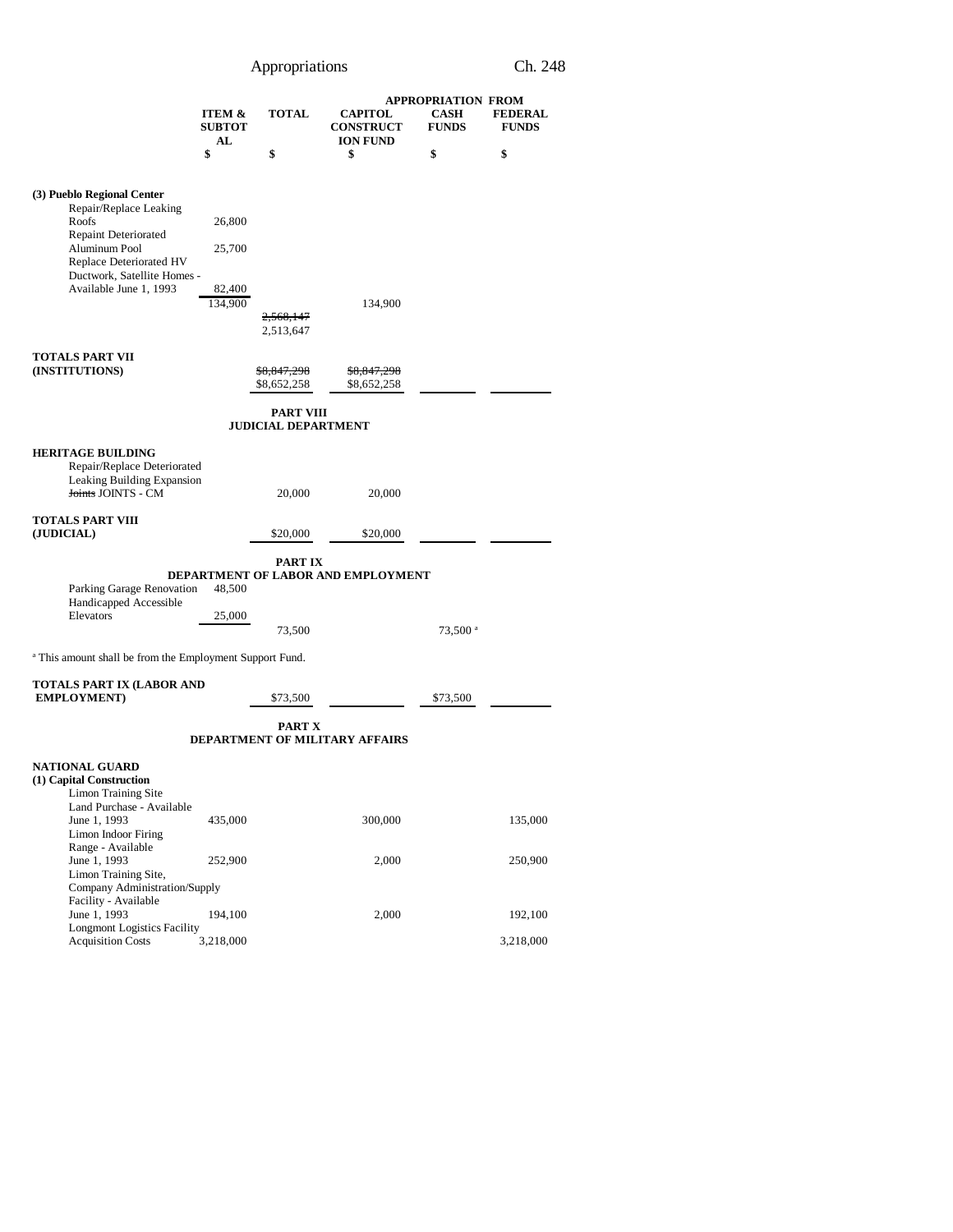Jackson State Recreation

# Ch. 248 Appropriations

|                                                                                     |                         |                                 | <b>APPROPRIATION FROM</b>          |                             |                                       |
|-------------------------------------------------------------------------------------|-------------------------|---------------------------------|------------------------------------|-----------------------------|---------------------------------------|
|                                                                                     | ITEM &<br><b>SUBTOT</b> | <b>TOTAL</b>                    | <b>CAPITOL</b><br><b>CONSTRUCT</b> | <b>CASH</b><br><b>FUNDS</b> | <b>FEDERAL</b><br><b>FUNDS</b>        |
|                                                                                     | AL<br>\$                | \$                              | <b>ION FUND</b><br>\$              | \$                          | \$                                    |
| Fort Carson Armory                                                                  |                         |                                 |                                    |                             |                                       |
| Construction                                                                        | 2,769,000               | 6,869,000                       |                                    |                             | 2,769,000                             |
| (2) Specific Maintenance Projects                                                   |                         |                                 |                                    |                             |                                       |
| Roofing, Electrical Repairs<br>and Heating and Ventilation<br>Improvements at Seven |                         |                                 |                                    |                             |                                       |
| Locations                                                                           | <del>54,000</del>       |                                 | 54,000                             |                             |                                       |
|                                                                                     | 216,000                 |                                 |                                    |                             | 162,000                               |
| <b>Sterling Armory Rehabilitation</b><br>and Expansion - Available                  |                         |                                 |                                    |                             |                                       |
| <del>June 1, 1993</del>                                                             | 106,736                 |                                 | 2,400                              |                             | 104,336                               |
| <b>Las Animas Armory Rehabilitation</b>                                             |                         |                                 |                                    |                             |                                       |
| and Expansion - Available<br><del>June 1, 1993</del>                                | 568,148                 |                                 | 142,675                            |                             | <del>425,473</del>                    |
| Rehabilitate Aurora Armory,<br>Phase II - Available                                 |                         |                                 |                                    |                             |                                       |
| June 1, <del>1993</del> 1993 - CM                                                   | 315,000                 |                                 | 315,000                            |                             |                                       |
| Pueblo Rifle Range<br>Upgrade UPGRADE - CC<br>Pueblo Depot Armory                   | 200,000                 |                                 |                                    |                             | 200,000                               |
| Rehabilitation and<br>Expansion EXPANSION -<br>$_{\rm CC}$                          | 234,000                 |                                 |                                    |                             | 234,000                               |
|                                                                                     |                         | <del>1,477,884</del><br>965,000 |                                    |                             |                                       |
|                                                                                     |                         |                                 |                                    |                             |                                       |
| TOTALS PART X<br>(MILITARY AFFAIRS)                                                 |                         | \$8,346,884<br>\$7,834,000      | <del>\$818,075</del><br>\$673,000  |                             | <del>\$7,528,809</del><br>\$7,161,000 |
|                                                                                     |                         |                                 |                                    |                             |                                       |
|                                                                                     |                         | PART XI                         | DEPARTMENT OF NATURAL RESOURCES    |                             |                                       |
| (1) DIVISION OF PARKS AND OUTDOOR RECREATION                                        |                         |                                 |                                    |                             |                                       |
| Major Repairs and Minor                                                             |                         |                                 |                                    |                             |                                       |
| Replacements - Available<br>September 1, 1992                                       | 1,000,000               |                                 |                                    | $1,000,000$ <sup>a</sup>    |                                       |
| <b>Employee Housing</b>                                                             |                         |                                 |                                    |                             |                                       |
| Maintenance<br>Water Acquisition/                                                   | 7,000                   |                                 |                                    | 7,000 <sup>b</sup>          |                                       |
| Lease Options - Available                                                           |                         |                                 |                                    |                             |                                       |
| September 1, 1992                                                                   | 500,000                 |                                 |                                    | 500,000 <sup>a</sup>        |                                       |
| Maintenance and Repair<br>of Park Roads<br>Renovation of Cherry Creek               | 500,000                 |                                 |                                    | 500,000 c                   |                                       |
| Recreation Area, Phase V -<br>Available September 1,                                |                         |                                 |                                    |                             |                                       |
| 1992<br>Castlewood Park Development,                                                | 1,200,000               |                                 |                                    | 600,000 $^{\rm a}$          | 600,000                               |
| Phase IV - Available                                                                |                         |                                 |                                    |                             |                                       |
| December 1, 1992<br>Renovation of Eleven Mile<br>Park - Available December          | 500,000                 |                                 |                                    | 250,000 <sup>a</sup>        | 250,000                               |
| 1, 1992                                                                             | 384,000                 |                                 |                                    | 384,000 <sup>a</sup>        |                                       |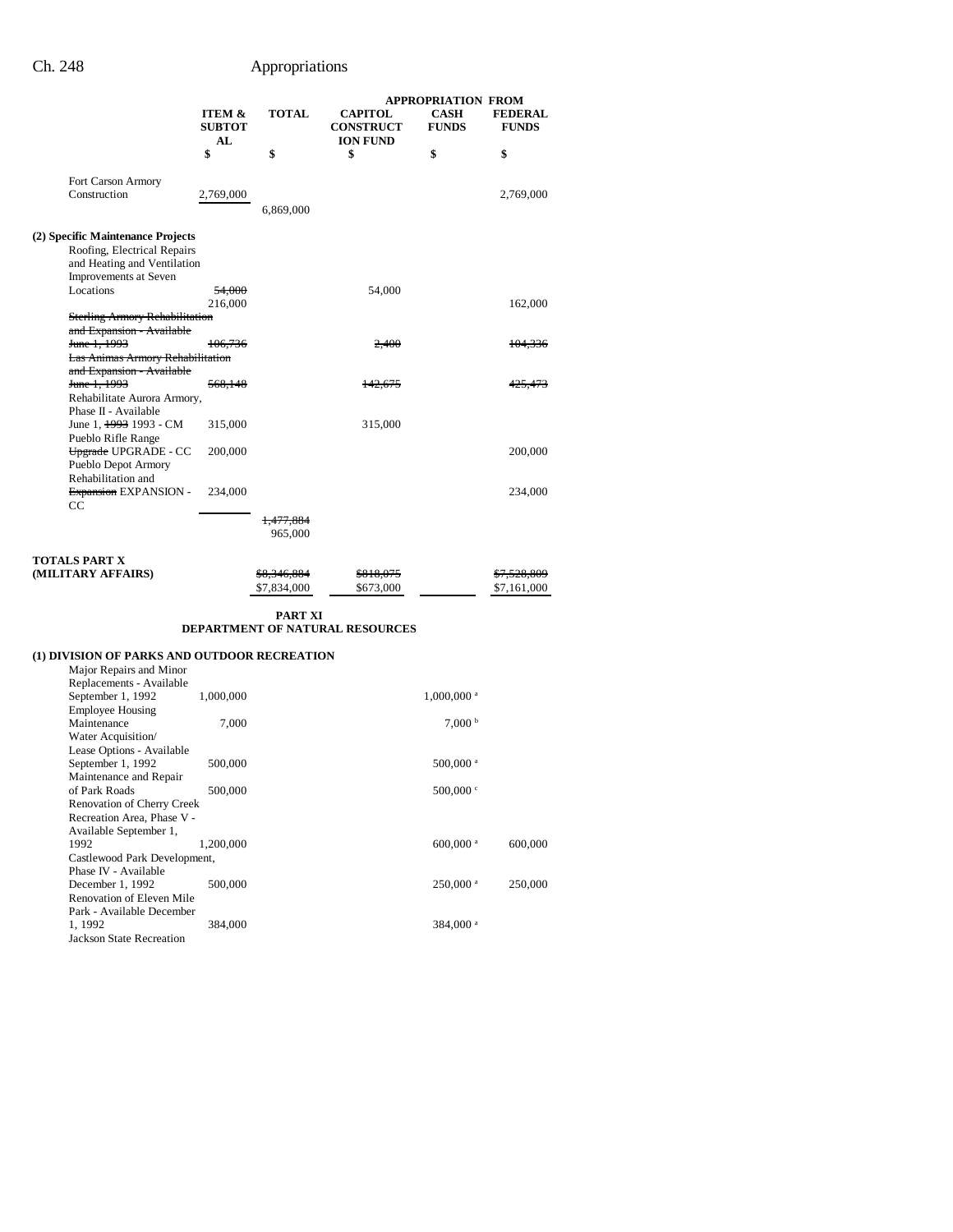|                                                           |                                          |              | <b>APPROPRIATION FROM</b>                             |                             |                                |
|-----------------------------------------------------------|------------------------------------------|--------------|-------------------------------------------------------|-----------------------------|--------------------------------|
|                                                           | <b>ITEM &amp;</b><br><b>SUBTOT</b><br>AL | <b>TOTAL</b> | <b>CAPITOL</b><br><b>CONSTRUCT</b><br><b>ION FUND</b> | <b>CASH</b><br><b>FUNDS</b> | <b>FEDERAL</b><br><b>FUNDS</b> |
|                                                           | \$                                       | \$           | \$                                                    | \$                          | \$                             |
| Area Development - Available                              |                                          |              |                                                       |                             |                                |
| December 1, 1992<br>State Trails Program -                | 500,000                                  |              |                                                       | 500,000 <sup>a</sup>        |                                |
| Available December 1,<br>1992                             | 100,000                                  |              |                                                       | $100,000$ <sup>a</sup>      |                                |
| Public Law 89/72                                          |                                          |              |                                                       |                             |                                |
| Renovation - Available                                    |                                          |              |                                                       |                             |                                |
| December 1, 1992                                          | 200,000                                  |              |                                                       | 100,000 <sup>a</sup>        | 100,000                        |
| North Sterling Acquisition<br>and Development - Available |                                          |              |                                                       |                             |                                |
| December 1, 1992                                          | 200,000                                  |              |                                                       | 200,000 <sup>a</sup>        |                                |
| Colorado River                                            |                                          |              |                                                       |                             |                                |
| Acquisition and Development -                             |                                          |              |                                                       |                             |                                |
| Available March 1, 1993                                   | 400,000                                  |              |                                                       | 400,000 <sup>a</sup>        |                                |
| Island Acres Renovation -                                 |                                          |              |                                                       |                             |                                |
| Available March 1, 1993                                   | 500,000                                  |              |                                                       | 500,000 <sup>a</sup>        |                                |
| Off-Highway Vehicle                                       |                                          |              |                                                       |                             |                                |
| <b>Program Grants</b>                                     | 95,560                                   |              |                                                       | 95,560 $d$                  |                                |
| <b>Arkansas River</b>                                     |                                          |              |                                                       |                             |                                |
| Acquisition/Development -                                 |                                          |              |                                                       |                             |                                |
| Available June 1, 1993                                    | 400,000                                  |              |                                                       | 400,000 <sup>a</sup>        |                                |
| Steamboat Lake                                            |                                          |              |                                                       |                             |                                |
| Renovation -                                              |                                          |              |                                                       |                             |                                |
| Available June 1, 1993                                    | 80,000                                   |              |                                                       | 80,000 <sup>a</sup>         |                                |
|                                                           |                                          | 6,566,560    |                                                       |                             |                                |

These amounts shall be from the Division of Parks and Outdoor Recreation distribution of Lottery proceeds.<br>
<sup>b</sup> This amount shall be from rental receipts.<br>
<sup>c</sup> This amount shall be from the Highway Users Tax Fund pursuant

### **(2) DIVISION OF WILDLIFE**

| Wildlife License Information     |           |                        |         |
|----------------------------------|-----------|------------------------|---------|
| System                           | 461,250   | 461,250 <sup>a</sup>   |         |
| Computer Facility Upgrade        | 200,000   | $200,000$ <sup>a</sup> |         |
| Lake Avery Spillway              | 425,534   | 425.534 <sup>a</sup>   |         |
| <b>Underground Storage Tanks</b> | 100,000   | 100,000 <sup>a</sup>   |         |
| Dam Maintenance, Repair          |           |                        |         |
| and Improvements                 | 106,383   | 106,383 <sup>a</sup>   |         |
| <b>Fish Unit Maintenance</b>     |           |                        |         |
| and Improvements                 | 694,684   | 694,684 <sup>a</sup>   |         |
| Miscellaneous Small              |           |                        |         |
| Projects                         | 620,748   | 620,748 <sup>a</sup>   |         |
| Wildlife Easements               | 750,000   | 750,000 <sup>a</sup>   |         |
| Land and Water Options           | 100,000   | 100,000 <sup>a</sup>   |         |
| <b>Employee Housing</b>          |           |                        |         |
| Repair                           | 173,405   | 173,405 <sup>a</sup>   |         |
| Property Maintenance,            |           |                        |         |
| Development and                  |           |                        |         |
| Improvements                     | 1,143,606 | 1,143,606 <sup>a</sup> |         |
| Stream and Lake                  |           |                        |         |
| Improvements                     | 759,046   | 759,046 <sup>a</sup>   |         |
| Motorboat Access on              |           |                        |         |
| Lakes and Streams                | 921,991   | 271,991 <sup>a</sup>   | 650,000 |
| Mt. Shavano Improvements         | 794,685   | 794,685 <sup>a</sup>   |         |
| Waterfowl Habitat                |           |                        |         |
| Projects                         | 204,788   | 204,788 <sup>a</sup>   |         |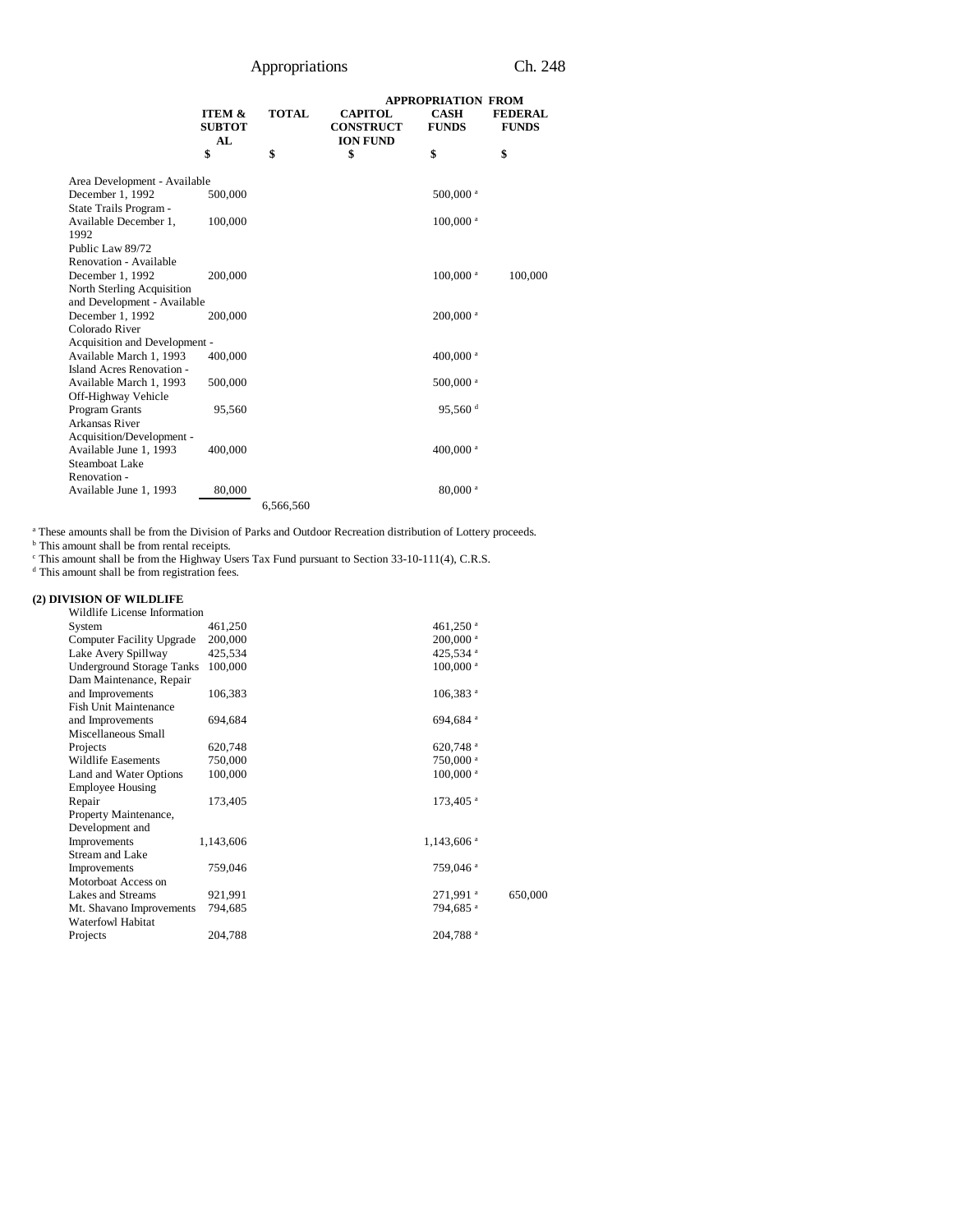|                                                                                                                                                 |                               |                            |                                                       | <b>APPROPRIATION FROM</b>                                             |                                |  |
|-------------------------------------------------------------------------------------------------------------------------------------------------|-------------------------------|----------------------------|-------------------------------------------------------|-----------------------------------------------------------------------|--------------------------------|--|
|                                                                                                                                                 | ITEM &<br><b>SUBTOT</b><br>AL | <b>TOTAL</b>               | <b>CAPITOL</b><br><b>CONSTRUCT</b><br><b>ION FUND</b> | <b>CASH</b><br><b>FUNDS</b>                                           | <b>FEDERAL</b><br><b>FUNDS</b> |  |
|                                                                                                                                                 | \$                            | \$                         | \$                                                    | \$                                                                    | \$                             |  |
| <b>Weminuche Diversion</b><br>Structure                                                                                                         | 345,746                       |                            |                                                       | 345,746 <sup>a</sup>                                                  |                                |  |
| Property Development<br>Plans<br>Digital Phone System<br>Denver Office Expansion                                                                | 343,275<br>80,000<br>319,150  | 8,544,291                  |                                                       | 343,275 <sup>a</sup><br>$80,000$ <sup>a</sup><br>319,150 <sup>a</sup> |                                |  |
| <sup>a</sup> These amounts shall be from the Wildlife Cash Fund.                                                                                |                               |                            |                                                       |                                                                       |                                |  |
| <b>(3) WATER RESOURCES DIVISION</b>                                                                                                             |                               |                            |                                                       |                                                                       |                                |  |
| Gauging Stations -<br>Available June 1, 1993                                                                                                    |                               | 32,300                     | 32,300                                                |                                                                       |                                |  |
| TOTALS PART XI (NATURAL<br><b>RESOURCES</b>                                                                                                     |                               | \$15,143,151               | \$32,300                                              | \$13,510,85<br>1                                                      | \$1,600,000                    |  |
|                                                                                                                                                 |                               | <b>PART XII</b>            | <b>DEPARTMENT OF PUBLIC SAFETY</b>                    |                                                                       |                                |  |
| <b>COLORADO BUREAU OF INVESTIGATION</b>                                                                                                         |                               |                            |                                                       |                                                                       |                                |  |
| Offender-based Tracking<br>System, Phase II                                                                                                     | 2,570,992<br>3,245,992        |                            | 2,570,992                                             | $200,000$ (T)                                                         | 475,000                        |  |
| Replace Deteriorated<br>Built-up Roof at Colorado<br>Law Enforcement Training<br>Academy ACADEMY -<br>CM                                        | 122,740                       |                            | 122,740                                               |                                                                       |                                |  |
| Telecommunication<br>System Upgrade                                                                                                             | 376,930                       | 3,070,662<br>3,745,662     |                                                       | 376,930 <sup>a</sup>                                                  |                                |  |
| <sup>a</sup> This amount shall be from the Highway Users Tax Fund.<br><sup>b</sup> THIS AMOUNT SHALL BE FROM THE DEPARTMENT'S OPERATING BUDGET. |                               |                            |                                                       |                                                                       |                                |  |
| TOTALS PART XII (PUBLIC<br><b>SAFETY</b> )                                                                                                      |                               | \$3,070,662<br>\$3,745,662 | \$2,693,732                                           | \$376,930 $^{\circ}$<br>$$576,930$ <sup>a</sup>                       | \$475,000                      |  |
| <sup>a</sup> This amount shall be from the Highway Users Tax Fund subject to Section 43-4-201(3)(a), C.R.S.                                     |                               |                            |                                                       |                                                                       |                                |  |
|                                                                                                                                                 |                               | <b>PART XIII</b>           | <b>DEPARTMENT OF REGULATORY AGENCIES</b>              |                                                                       |                                |  |

| ADP EQUIPMENT REPLACEMENT PROJECT, |         |             |  |  |
|------------------------------------|---------|-------------|--|--|
| PHASE II                           | 374.100 | $374.100$ a |  |  |
|                                    |         |             |  |  |

<sup>a</sup> This amount OF THIS AMOUNT, \$334,100 shall be from the Division of Registrations Cash Fund, AND \$40,000 SHALL BE FROM VARIOUS SOURCES OF CASH FUNDS.

| TOTALS PART XIII (REGULATORY) |           |           |  |
|-------------------------------|-----------|-----------|--|
| <b>AGENCIES</b>               | \$374,100 | \$374,100 |  |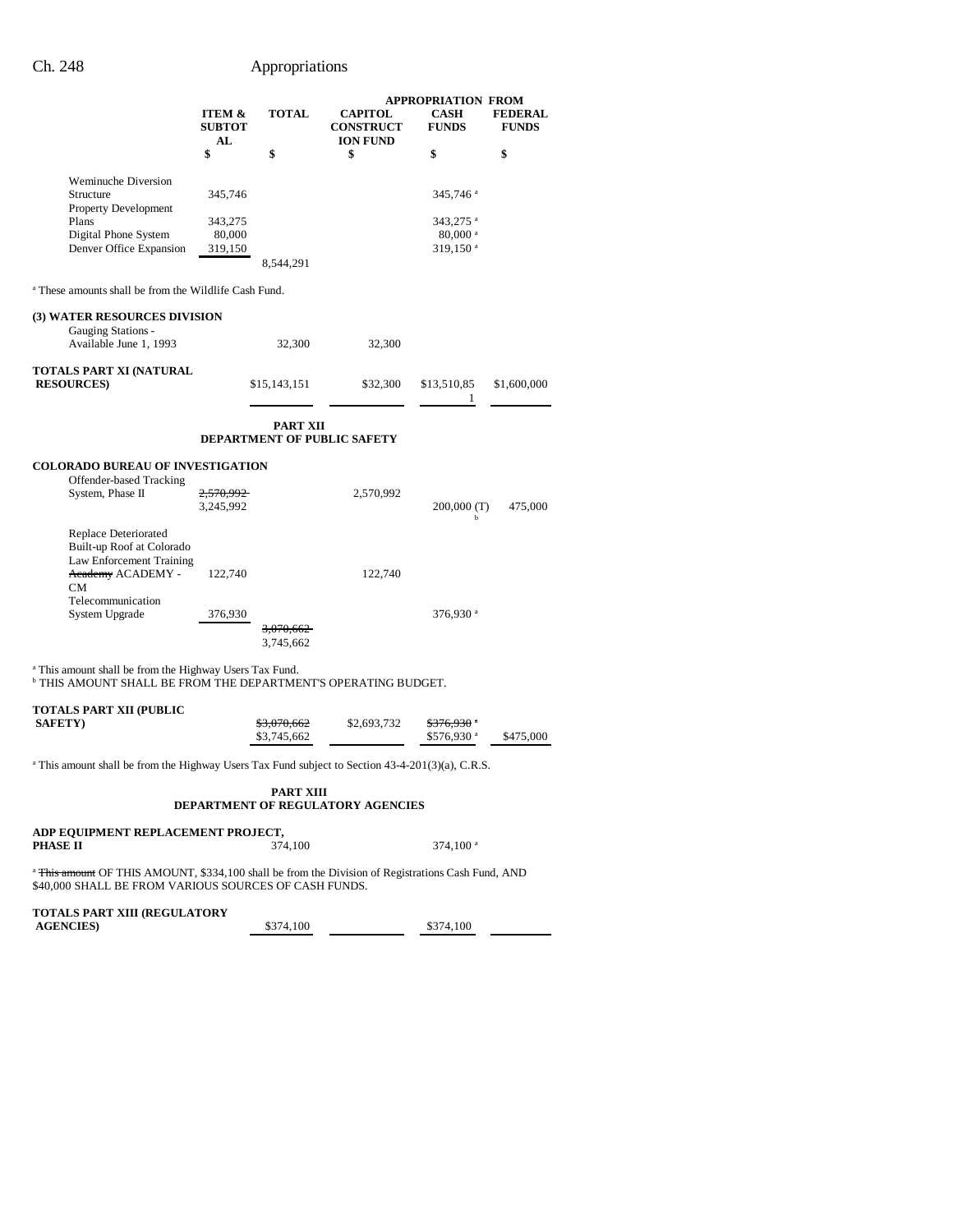|                   |              | <b>APPROPRIATION FROM</b> |              |                |  |  |
|-------------------|--------------|---------------------------|--------------|----------------|--|--|
| <b>ITEM &amp;</b> | <b>TOTAL</b> | <b>CAPITOL</b>            | CASH         | <b>FEDERAL</b> |  |  |
| <b>SUBTOT</b>     |              | <b>CONSTRUCT</b>          | <b>FUNDS</b> | <b>FUNDS</b>   |  |  |
| AL.               |              | <b>ION FUND</b>           |              |                |  |  |
|                   | \$           | S                         | \$           |                |  |  |

### **PART XIV DEPARTMENT OF REVENUE**

### **(1) MOTOR VEHICLE DIVISION**

| Restroom Renovation -      |         |        |                        |
|----------------------------|---------|--------|------------------------|
| Available June 1, 1993     | 129,800 | 11.400 | $118,400^{\text{ a}}$  |
| <b>SPACE ANALYSIS - CC</b> | 110,000 |        | $110,000^{\mathrm{b}}$ |

a Of this amount, \$10,342 shall be from the Auto Dealers License Fund, \$27,334 shall be from the Distributed Data Processing Fund, \$11,148 shall be from the AIR account, and \$69,576 shall be from the Highway Users Tax Fund.

**b** THIS AMOUNT SHALL BE FROM THE HIGHWAY USERS TAX FUND.

| (2) PORTS OF ENTRY |  |  |
|--------------------|--|--|
|--------------------|--|--|

| Mobile Port Pull-off              |         |         |                       |         |
|-----------------------------------|---------|---------|-----------------------|---------|
| Construction - Ordway             | 100,000 |         | $20,000$ <sup>a</sup> | 80,000  |
| Mobile Port Pull-off              |         |         |                       |         |
| <b>Construction - Denver West</b> | 100.000 |         | $20,000$ <sup>a</sup> | 80,000  |
| Mobile Port Pull-off              |         |         |                       |         |
| Construction - Denver             | 130,000 |         | $26,000$ <sup>a</sup> | 104,000 |
| North                             |         |         |                       |         |
|                                   |         | 330,000 |                       |         |
|                                   |         |         |                       |         |

<sup>a</sup> These amounts shall be from the Highway Users Tax Fund.

| <b>TOTALS PART XIV</b> |           |          |                |           |
|------------------------|-----------|----------|----------------|-----------|
| (REVENUE)              | \$459,800 | \$11,400 | $$184,400$ $"$ | \$264,000 |
|                        | \$569,800 |          | \$294,400 $a$  |           |

<sup>a</sup> Of this amount, \$135,576 \$245,576 is from the Highway Users Tax Fund subject to Section 43-4-201(3)(a), C.R.S.

## **GRAND TOTALS --**

| <b>CAPITAL CONSTRUCTION</b> | 0.006000000<br>5220.020.33 | <del>\$71,233,789</del> | \$54,664,73 <sup>*</sup> | \$100,128,00 |
|-----------------------------|----------------------------|-------------------------|--------------------------|--------------|
|                             |                            |                         |                          |              |
|                             | \$259,759.48               | \$83,032,560            | $$66.190.93^{\circ}$$    | \$110,535.99 |
|                             |                            |                         |                          |              |
|                             |                            |                         |                          |              |

<sup>a</sup> Of this amount, \$1,528,220 \$1,568,644 is from the Highway Users Tax Fund subject to Section 43-4-201(3)(a), C.R.S.

**SECTION 2.** Part I (4) and the affected totals of section 2 of chapter 340, Session Laws of Colorado 1992, as amended by Senate Bill 93-199, enacted at the First Regular Session of the Fifty-ninth General Assembly, are amended to read:

SECTION 2. **Appropriation.**

### **PART I DEPARTMENT OF ADMINISTRATION**

**(4) GENERAL GOVERNMENT COMPUTER CENTER**

Personal Services 5,581,435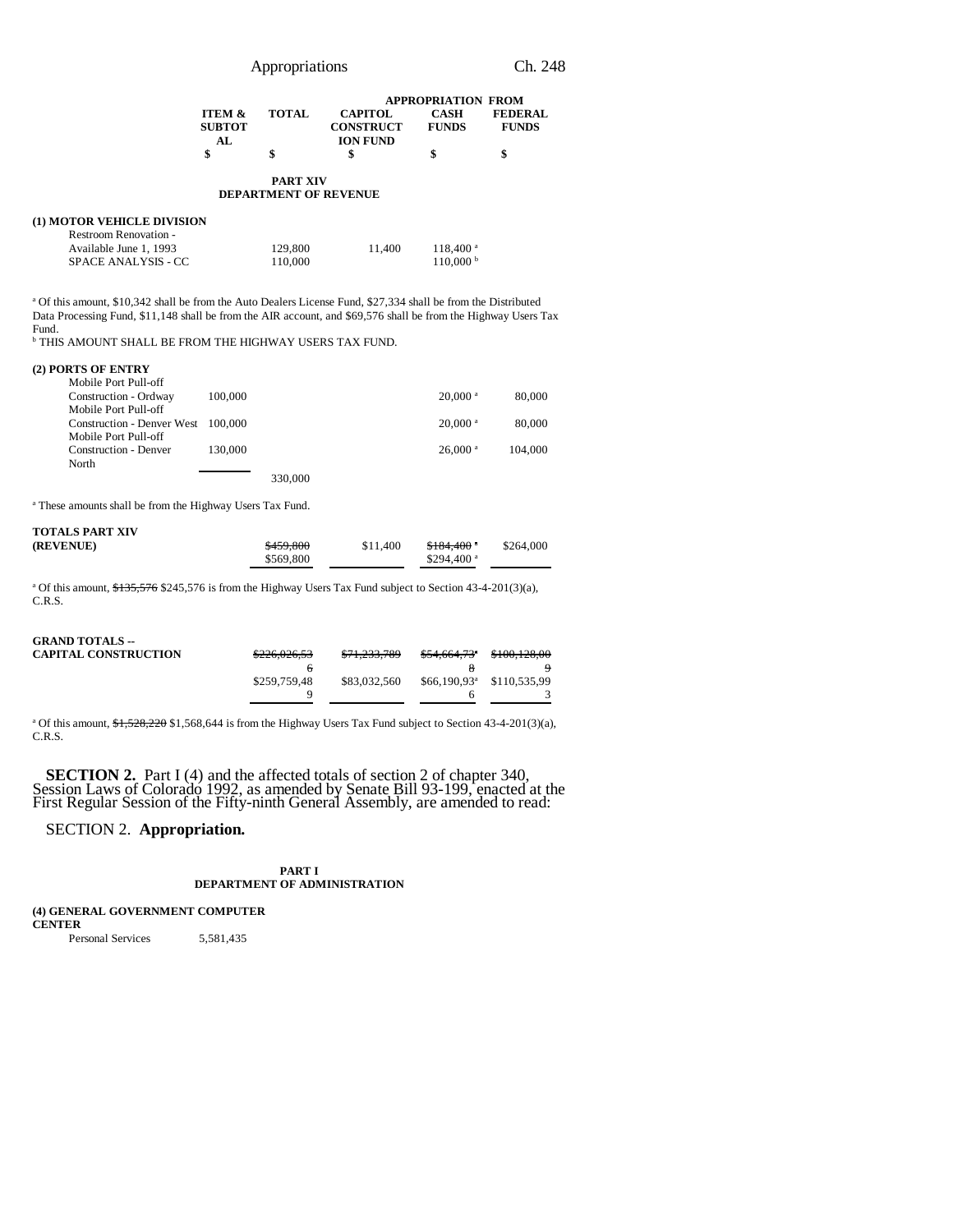|                              |                                |                       |                                                       | <b>APPROPRIATION FROM</b>   |                                |
|------------------------------|--------------------------------|-----------------------|-------------------------------------------------------|-----------------------------|--------------------------------|
|                              | ITEM &<br><b>SUBTOT</b><br>AI. | <b>TOTAL</b>          | <b>CAPITOL</b><br><b>CONSTRUCT</b><br><b>ION FUND</b> | <b>CASH</b><br><b>FUNDS</b> | <b>FEDERAL</b><br><b>FUNDS</b> |
|                              | \$                             | \$                    | \$                                                    | \$                          | \$                             |
|                              | (161.0)                        |                       |                                                       |                             |                                |
|                              | FTE)                           |                       |                                                       |                             |                                |
| <b>Operating Expenses</b>    | 4,437,962                      |                       |                                                       |                             |                                |
| <b>Travel Expenses</b>       | 9,493                          |                       |                                                       |                             |                                |
| Magnetic Disk Storage        | 408,358                        |                       |                                                       |                             |                                |
| <b>Lease Purchase RENTAL</b> |                                |                       |                                                       |                             |                                |
| of Central Processing        |                                |                       |                                                       |                             |                                |
| Unit                         | 3,031,956                      |                       |                                                       |                             |                                |
|                              | 2,431,956                      |                       |                                                       |                             |                                |
| Utilities                    | 10,449                         |                       |                                                       |                             |                                |
| <b>Indirect Cost</b>         |                                |                       |                                                       |                             |                                |
| Assessment                   | 311,744                        |                       |                                                       |                             |                                |
| Magnetic Tape                |                                |                       |                                                       |                             |                                |
| Subsystem                    | 73,400                         |                       |                                                       |                             |                                |
| Telecommunications           |                                |                       |                                                       |                             |                                |
| Support                      | 323,701                        |                       |                                                       |                             |                                |
| Laser Printer Lease          | 36,000                         |                       |                                                       |                             |                                |
| Disaster Recovery            | 354,703                        |                       |                                                       |                             |                                |
|                              |                                | <del>14.579.201</del> |                                                       | 14.579.201                  |                                |
|                              |                                | 13,979,201            |                                                       | 13,979,201 <sup>a</sup>     |                                |

<sup>a</sup> Of this amount, \$32,194 shall be from various local governments, and  $$14,547,007(T)$  \$13,947,007(T) shall be from various state agencies.

# **TOTALS PART I**

| (ADMINISTRATION) | <del>\$82,374,115</del> | \$11,750,964 | \$70,623,15 <sup>*</sup> |  |
|------------------|-------------------------|--------------|--------------------------|--|
|                  |                         |              | ÷                        |  |
|                  | \$81,774,115            |              | $$70.023.15^a$           |  |
|                  |                         |              |                          |  |
|                  |                         |              |                          |  |

<sup>a</sup> Of this amount, \$67,884,433 \$67,284,433 contains a (T) notation, and \$112,218 is from the Highway Users Tax Fund subject to Section 43-4-201(3)(a), C.R.S.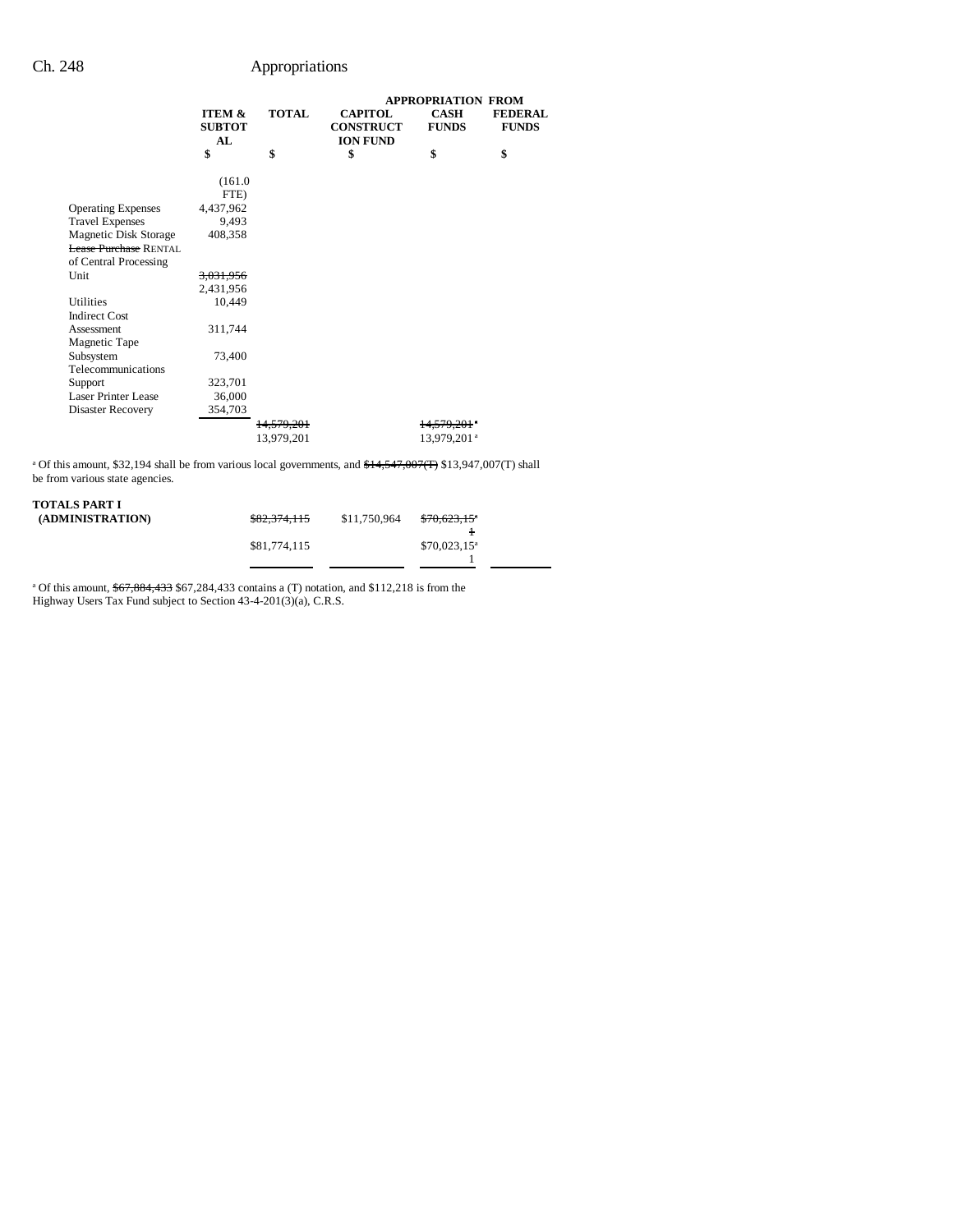|                   |              | <b>APPROPRIATION FROM</b> |              |                |  |
|-------------------|--------------|---------------------------|--------------|----------------|--|
| <b>ITEM &amp;</b> | <b>TOTAL</b> | <b>CAPITOL</b>            | CASH         | <b>FEDERAL</b> |  |
| <b>SUBTOT</b>     |              | <b>CONSTRUCT</b>          | <b>FUNDS</b> | <b>FUNDS</b>   |  |
| AL.               |              | <b>ION FUND</b>           |              |                |  |
|                   |              |                           |              |                |  |

**SECTION 3.** Section 3 (1) (b), (1) (c), and (1) (d) of chapter 340, Session Laws of Colorado 1992, are amended to read:

SECTION 3. **Capital construction appropriation.** (1) (b) There is hereby transferred to the capital construction fund the sum of FIFTEEN MILLION THREE HUNDRED FIFTY-FIVE THOUSAND TWO HUNDRED FORTY-FOUR DOLLARS (\$15,355,244). OF SAID SUM, three million nine hundred thousand dollars (\$3,900,000) SHALL BE FROM the lottery fund, which sum represents the remaining<br>portion of net lottery proceeds for the 1991-92 fiscal year pursuant to Section<br>24-35-210 (4), C.R.S., AND ELEVEN MILLION FOUR HUNDRED FIFTY-F TWO HUNDRED FORTY-FOUR DOLLARS (\$11,455,244) SHALL BE FROM THE GENERAL FUND.

(c) In addition to the  $\frac{1}{2}$  amount AMOUNTS transferred pursuant to paragraph (b) of this subsection (1) there is hereby transferred to the capital construction fund the sum of forty million sixty-two thousand three hundred ninety-five dollars (\$40,062,395) FORTY MILLION SEVEN HUNDRED SIXTY-TWO THOUSAND THREE HUNDRED NINETY-FIVE DOLLARS (\$40,762,395) from the lottery fund pursuant to Section 24-35-210 (10), C.R.S., which sum represents the portion of net lottery proceeds distributed quarterly for capital construction purposes during the 1992-93 fiscal year.

(d) Moneys appropriated in this section from the capital construction fund include, in addition to the amounts transferred to the capital construction fund pursuant to paragraphs (b) and (c) of this subsection (1), the sum of twenty-one million one hundred thousand dollars (\$21,100,000) transferred from the general fund to the capital construction fund pursuant to Section 24-75-302 (2), C.R.S., and <del>six million</del><br>one hundred seventy-one thousand three hundred ninety-four dollars (\$6,171,394) FIVE MILLION EIGHT HUNDRED THREE THOUSAND FIVE HUNDRED TWENTY-ONE DOLLARS (\$5,803,521) in interest accruing to the capital construction fund pursuant to Section 24-75-302 (1), C.R.S.

**SECTION 4.** Section 3 of chapter 340, Session Laws of Colorado 1992, is amended BY THE ADDITION OF THE FOLLOWING NEW FOOTNOTES to read:

**FOOTNOTES --** The following statements are referenced to the numbered footnotes throughout section 3.

1a CAPITAL CONSTRUCTION, DEPARTMENT OF HIGHER EDUCATION, FORT LEWIS COLLEGE, GENERAL CAMPUS, REPLACEMENT AUDITORIUM FACILITY -- CASH FUNDS RECEIVED IN EXCESS OF THE \$1,900,000 APPROPRIATED MAY BE EXPENDED, BUT ONLY IF THE RELATED CAPITAL CONSTRUCTION FUND APPROPRIATION IS REDUCED IN AN AMOUNT EQUAL TO THE AMOUNT OF CASH FUNDS EXPENDED IN EXCESS OF THE CASH FUND APPROPRIATION.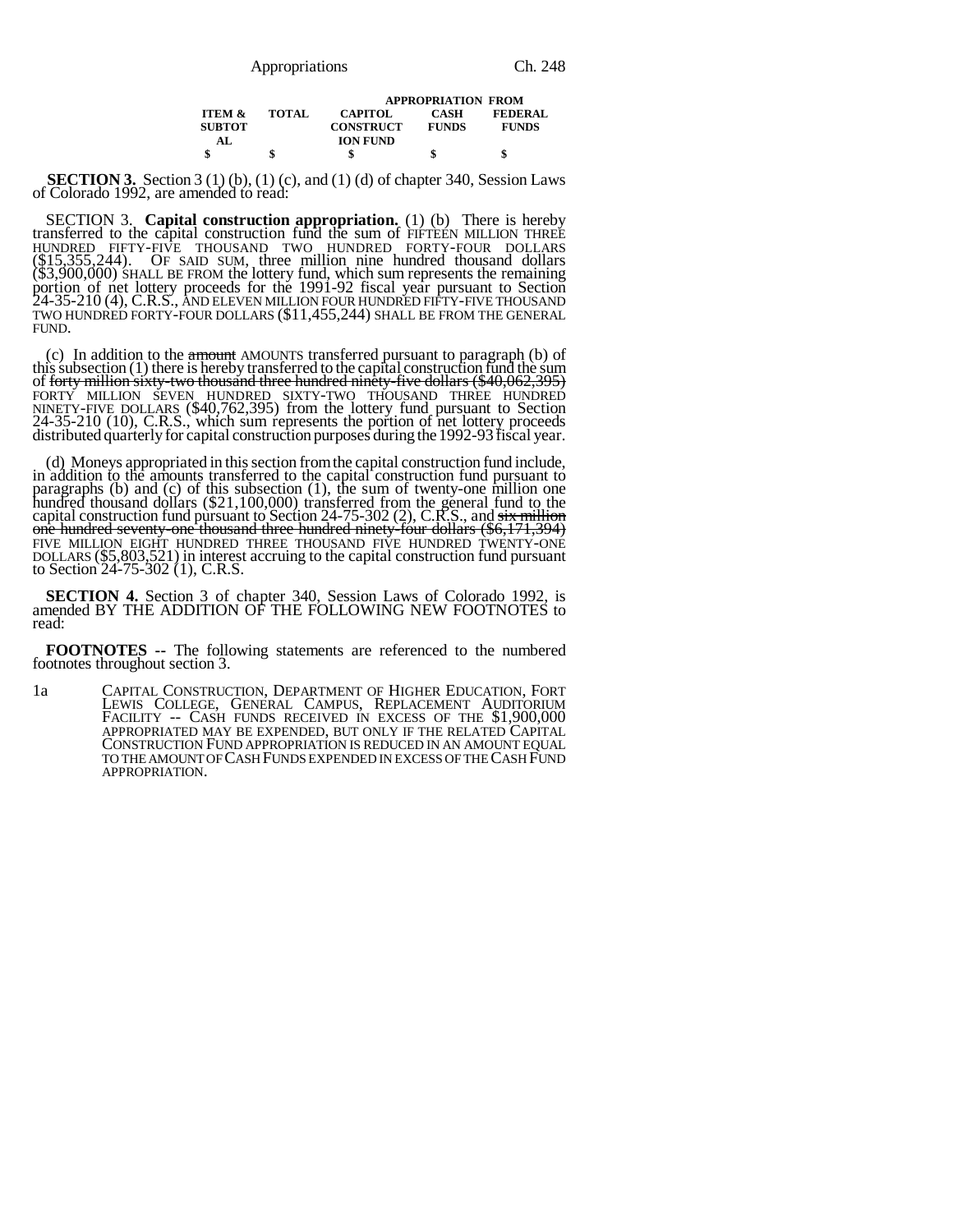|                   |        | <b>APPROPRIATION FROM</b> |              |                |  |
|-------------------|--------|---------------------------|--------------|----------------|--|
| <b>ITEM &amp;</b> | TOTAL. | <b>CAPITOL</b>            | <b>CASH</b>  | <b>FEDERAL</b> |  |
| <b>SUBTOT</b>     |        | <b>CONSTRUCT</b>          | <b>FUNDS</b> | <b>FUNDS</b>   |  |
| AL.               |        | <b>ION FUND</b>           |              |                |  |
|                   |        | S                         | \$           | S              |  |

2 CAPITAL CONSTRUCTION,OFFICE OF THE GOVERNOR,OFFICE OF STATE PLANNING AND BUDGETING, IMPLEMENTATION OF THE AMERICANS WITH DISABILITIES ACT (ADA) -- IT IS THE INTENT OF THE GENERAL ASSEMBLY THAT THE GOVERNOR'S OFFICE SUBMIT A PROGRAM PLAN FOR IMPLEMENTATION OF ADA COMPLIANCE REGULATIONS TO THE JOINT BUDGET COMMITTEE (JBC) AND THE CAPITAL DEVELOPMENT COMMITTEE (CDC) NO LATER THAN SEPTEMBER 1, 1993. THE PROGRAM PLAN WILL CONTAIN AN IMPLEMENTATION PLAN AND GUIDELINES FOR PRIORITIZATION OF PROJECTS. THE GOVERNOR'S OFFICE ALSO WILL PROVIDE TO THE JBC AND CDC QUARTERLY REPORTS, STARTING SEPTEMBER 1, 1993, DETAILING THE LIST OF COMPLETED PROJECTS.

**SECTION 5.** Part VI (6) of section 3 of chapter 1, Session Laws of Colorado 1990, and 1989, as amended by section 2 of chapter 25, Session Laws of Colorado 1990, and the affected totals of section 3 of chapter 1, Session Laws of Colorado 1989, as amended by section 10 of chapter 1, section 2 of chapter 25, and section 1 of chapter 26, Session Laws of Colorado 1990, and as further amended by section 3 of chapter 23 and section 7 of chapter 329, Session Laws of Colorado 1991, and as further amended by section 1 of chapter 24, Session Laws of Colorado 1992, are amended to read:

SECTION 3. **Capital construction appropriation.**

## **(6) FORT LEWIS COLLEGE**

| (A) General Campus            |           |                         |                         |                           |              |
|-------------------------------|-----------|-------------------------|-------------------------|---------------------------|--------------|
| Fire Protection Improvements, |           |                         |                         |                           |              |
| Phases I and II               | 1,645,600 |                         |                         |                           |              |
| Improvements to Electrical    |           |                         |                         |                           |              |
| Distribution System -         |           |                         |                         |                           |              |
| Phases I and II - Priority 9  | 1,168,480 |                         |                         |                           |              |
|                               | 768,480   |                         |                         |                           |              |
|                               | 2.814.080 |                         | 2,814,080               |                           |              |
|                               | 2,414,080 |                         | 2,414,080               |                           |              |
|                               |           | 3,317,180               |                         |                           |              |
|                               |           | 2,917,180               |                         |                           |              |
|                               |           |                         |                         |                           |              |
| TOTALS PART VI (HIGHER        |           |                         |                         |                           |              |
| <b>EDUCATION</b>              |           | <del>\$67.473.516</del> | <del>\$39,090,036</del> | \$28,383,48               |              |
|                               |           |                         |                         | θ                         |              |
|                               |           | \$66,476,681            | \$38,103,307            | \$28,373,37               |              |
| <b>GRAND TOTALS --</b>        |           |                         |                         |                           |              |
| <b>CAPITAL CONSTRUCTION®</b>  |           | <del>\$193,411,35</del> | <del>\$82,930,281</del> | \$45,818,539 a            | \$64,662,532 |
|                               |           | 2                       |                         |                           |              |
|                               |           | \$192,257,69            | \$81,786,726            | \$45,808,433 <sup>a</sup> |              |
|                               |           |                         |                         |                           |              |
|                               |           |                         |                         |                           |              |

a Of this amount, \$367,452 is from the Highway Users Tax Fund subject to Section 43-4-201(3)(a), C.R.S.

**SECTION 6.** Part XI (2) of section 3 of chapter 329, Session Laws of Colorado 1991, is amended to read:

SECTION 3. **Capital construction appropriation.**